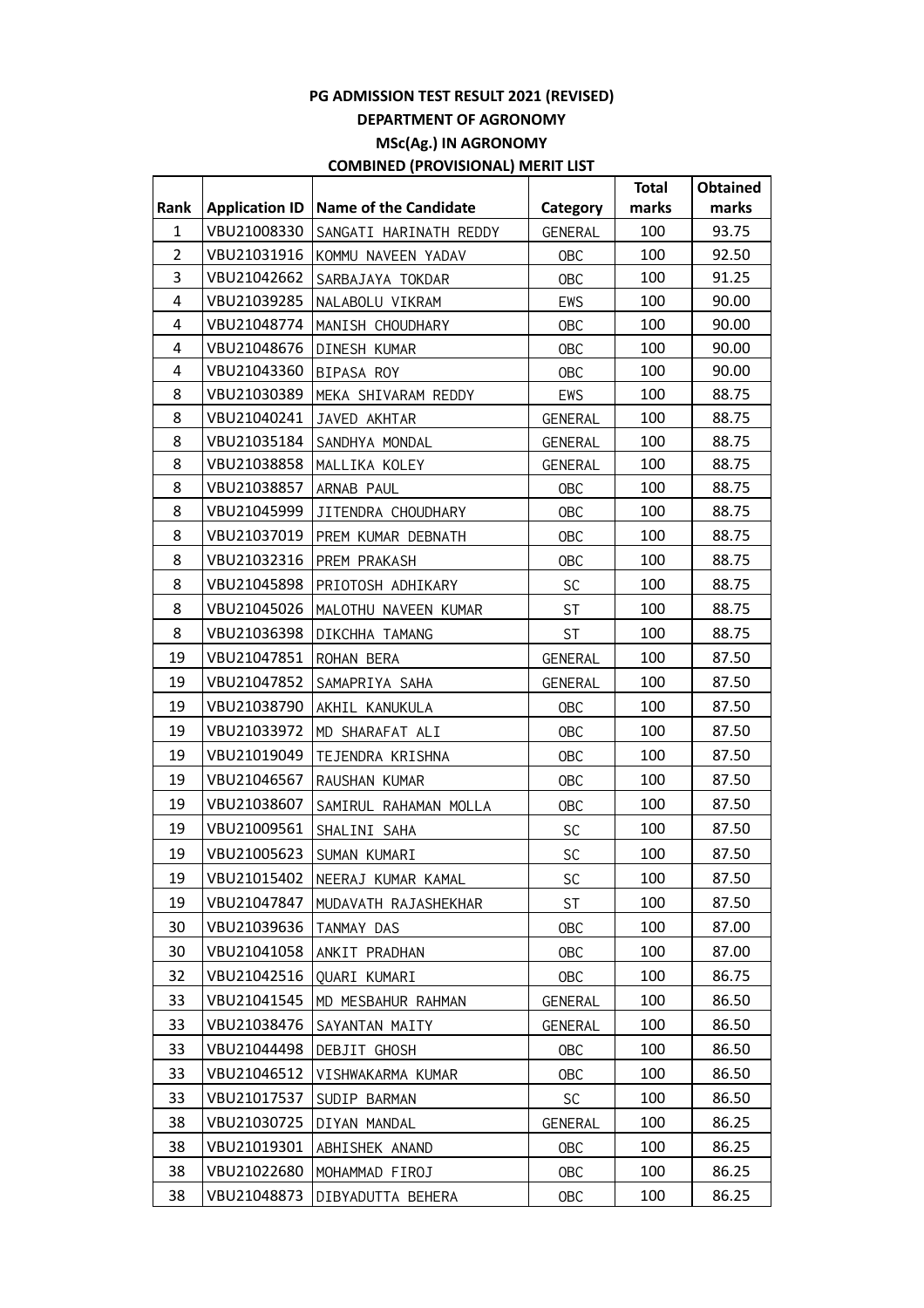|      |                       |                              |                | <b>Total</b> | <b>Obtained</b> |
|------|-----------------------|------------------------------|----------------|--------------|-----------------|
| Rank | <b>Application ID</b> | <b>Name of the Candidate</b> | Category       | marks        | marks           |
| 38   | VBU21030211           | POULOMI BARMAN               | <b>SC</b>      | 100          | 86.25           |
| 43   | VBU21043730           | ISHWAR DEWANGAN              | OBC            | 100          | 86.00           |
| 44   | VBU21043353           | SUMON GHOSH                  | <b>GENERAL</b> | 100          | 85.50           |
| 45   | VBU21041335           | AFRIN AHMED                  | <b>OBC</b>     | 100          | 85.25           |
| 45   | VBU21046616           | ASHISH KHAROL                | OBC            | 100          | 85.25           |
| 45   | VBU21043849           | SABINA RAI                   | OBC            | 100          | 85.25           |
| 48   | VBU21046184           | BIPUL KHAMRAI                | EWS            | 100          | 85.00           |
| 48   | VBU21041156           | NAYAN KUMAR DEY              | EWS            | 100          | 85.00           |
| 48   | VBU21048634           | SHAIK HABIBULLA BASHA        | GENERAL        | 100          | 85.00           |
| 48   | VBU21014033           | SAYAN MONDAL                 | GENERAL        | 100          | 85.00           |
| 48   | VBU21041835           | ARGHYADEEP PAUL              | OBC            | 100          | 85.00           |
| 48   | VBU21043406           | JITENDRA KHARBAS             | <b>OBC</b>     | 100          | 85.00           |
| 48   | VBU21046296           | SOUMYA PRAKASH BHOI          | OBC            | 100          | 85.00           |
| 48   | VBU21043912           | SUDHA KUMARI                 | <b>OBC</b>     | 100          | 85.00           |
| 48   | VBU21037930           | SOUGATA ROY                  | <b>SC</b>      | 100          | 85.00           |
| 57   | VBU21038327           | TUHIN SINGHA MAHAPATRA       | GENERAL        | 100          | 84.75           |
| 58   | VBU21044978           | SANJAY CHOUDHARY             | OBC            | 100          | 84.25           |
| 58   | VBU21006974           | SUBHAJEET SARKAR             | OBC            | 100          | 84.25           |
| 58   | VBU21025267           | SEMANTI DAS                  | <b>SC</b>      | 100          | 84.25           |
| 61   | VBU21010754           | SAURABH MEEMROT              | <b>ST</b>      | 100          | 84.00           |
| 62   | VBU21005581           | ANWESH ACHARYA               | GENERAL        | 100          | 83.75           |
| 62   | VBU21011632           | ARGHYA THAKUR                | <b>GENERAL</b> | 100          | 83.75           |
| 62   | VBU21034367           | PRANJEET KALITA              | <b>GENERAL</b> | 100          | 83.75           |
| 62   | VBU21030472           | FARKHANDA JABEEN             | OBC            | 100          | 83.75           |
| 62   | VBU21007809           | GADDI SHRAVAN                | OBC            | 100          | 83.75           |
| 62   | VBU21045475           | VIKASH PALSANIYA             | OBC            | 100          | 83.75           |
| 68   | VBU21043654           | SATABDI MANDAL               | GENERAL        | 100          | 83.00           |
| 68   | VBU21001625           | ANANYA BAIDYA                | <b>OBC</b>     | 100          | 83.00           |
| 68   | VBU21046791           | ANIK KUNDU                   | <b>OBC</b>     | 100          | 83.00           |
| 68   | VBU21001475           | MAMONI DEORI                 | <b>ST</b>      | 100          | 83.00           |
| 68   | VBU21045650           | PUSHPENDU SARDAR             | ST             | 100          | 83.00           |
| 73   | VBU21048165           | ABINASH SAHOO                | GENERAL        | 100          | 82.75           |
| 73   | VBU21031835           | SASMITA NAYAK                | <b>GENERAL</b> | 100          | 82.75           |
| 73   | VBU21017065           | SWEEKRUTA MOHAPATRA          | <b>GENERAL</b> | 100          | 82.75           |
| 76   | VBU21026764           | INSHITA GUPTA                | GENERAL        | 100          | 82.50           |
| 76   | VBU21044537           | MEDHA PAUL BHAUMIK           | GENERAL        | 100          | 82.50           |
| 76   | VBU21030486           | SOUMEN CHAKRABORTY           | <b>GENERAL</b> | 100          | 82.50           |
| 76   | VBU21043665           | AYUSH SINGH                  | <b>OBC</b>     | 100          | 82.50           |
| 76   | VBU21038220           | HIMANSHU PRAKASH             | <b>SC</b>      | 100          | 82.50           |
| 76   | VBU21038494           | MAIBRAM VICTORIA CHANU       | <b>SC</b>      | 100          | 82.50           |
| 82   | VBU21013224           | ANKITA MAL                   | <b>GENERAL</b> | 100          | 82.25           |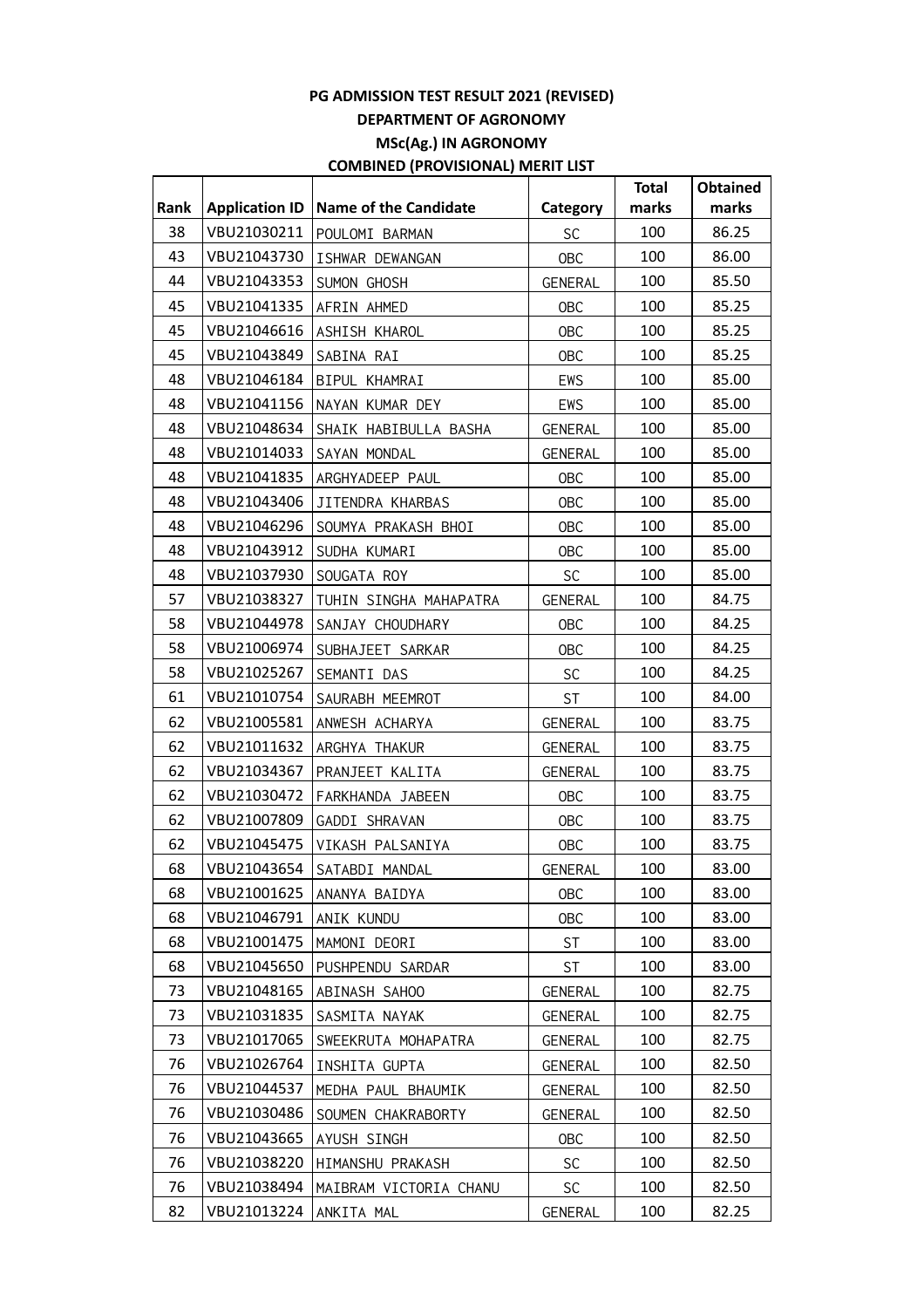|      |                       |                              |                | <b>Total</b> | <b>Obtained</b> |
|------|-----------------------|------------------------------|----------------|--------------|-----------------|
| Rank | <b>Application ID</b> | <b>Name of the Candidate</b> | Category       | marks        | marks           |
| 83   | VBU21022441           | ANUSMITA SAHA                | <b>OBC</b>     | 100          | 82.00           |
| 84   | VBU21045265           | ALIP ROY                     | <b>GENERAL</b> | 100          | 81.50           |
| 84   | VBU21038751           | PARTHA SARATHI NAYAK         | <b>GENERAL</b> | 100          | 81.50           |
| 84   | VBU21044511           | KANCHARLA SRIRAM             | <b>GENERAL</b> | 100          | 81.50           |
| 84   | VBU21039620           | SUDIP NANDI                  | GENERAL        | 100          | 81.50           |
| 88   | VBU21025748           | CHANDAN DE                   | <b>GENERAL</b> | 100          | 81.25           |
| 88   | VBU21044201           | MUNMUN PRIYADARSHINI         | <b>GENERAL</b> | 100          | 81.25           |
| 88   | VBU21040115           | SATTWICK MUKHERJEE           | <b>GENERAL</b> | 100          | 81.25           |
| 88   | VBU21040371           | SELIM MALEK SIDDIQUEE        | <b>GENERAL</b> | 100          | 81.25           |
| 88   | VBU21028278           | JITENDRA KUMAR JITARWAL      | <b>OBC</b>     | 100          | 81.25           |
| 88   | VBU21040823           | SK MAHABUB ALAM              | <b>OBC</b>     | 100          | 81.25           |
| 88   | VBU21037452           | MANISH KUMAR DEVANGAN        | <b>OBC</b>     | 100          | 81.25           |
| 95   | VBU21041048           | MODEM NIHARIKA               | <b>OBC</b>     | 100          | 81.00           |
| 96   | VBU21043349           | NILKANTA DE                  | <b>EWS</b>     | 100          | 80.75           |
| 97   | VBU21030180           | BARNALI ACHARYA              | <b>GENERAL</b> | 100          | 80.50           |
| 97   | VBU21042047           | ARUN KUMAR                   | <b>OBC</b>     | 100          | 80.50           |
| 99   | VBU21026707           | RAILINA GHOSH                | <b>GENERAL</b> | 100          | 80.25           |
| 100  | VBU21024395           | SOURAV PATRA                 | <b>GENERAL</b> | 100          | 80.00           |
| 100  | VBU21030095           | RITWIK BISWAS                | <b>GENERAL</b> | 100          | 80.00           |
| 100  | VBU21027886           | JITENDRA CHOUDHARY           | <b>OBC</b>     | 100          | 80.00           |
| 100  | VBU21043674           | RAHUL RABIYA                 | <b>OBC</b>     | 100          | 80.00           |
| 100  | VBU21040934           | SNEHASIS MAJUMDER            | SC             | 100          | 80.00           |
| 100  | VBU21003878           | NALINI ASUR                  | <b>ST</b>      | 100          | 80.00           |
| 100  | VBU21045468           | PRITAM PHONGLO               | <b>ST</b>      | 100          | 80.00           |
| 107  | VBU21040829           | PRADIPTA BISWAS              | <b>GENERAL</b> | 100          | 79.50           |
| 108  | VBU21037577           | SOUMYADIP NAG                | <b>GENERAL</b> | 100          | 79.25           |
| 108  | VBU21014035           | SUBHASMITA DASH              | GENERAL        | 100          | 79.25           |
| 108  | VBU21042406           | TANMAY MODAK                 | <b>GENERAL</b> | 100          | 79.25           |
| 108  | VBU21039517           | SUTAPA ROY                   | <b>SC</b>      | 100          | 79.25           |
| 112  | VBU21021611           | ASHOK KUMAR NEHRA            | <b>GENERAL</b> | 100          | 79.00           |
| 112  | VBU21042481           | VIJESH KUMAWAT               | <b>GENERAL</b> | 100          | 79.00           |
| 112  | VBU21031618           | SOUVIK DAS                   | SC             | 100          | 79.00           |
| 112  | VBU21032904           | BISWAJIT SAREN               | ST             | 100          | 79.00           |
| 116  | VBU21023501           | MEGHA BOSE                   | <b>GENERAL</b> | 100          | 78.75           |
| 116  | VBU21037216           | MOBASHSHIR ALAM              | <b>OBC</b>     | 100          | 78.75           |
| 116  | VBU21046634           | RIYA ROY                     | <b>SC</b>      | 100          | 78.75           |
| 119  | VBU21040866           | DIMPI DUTTA                  | <b>GENERAL</b> | 100          | 78.50           |
| 119  | VBU21045623           | POULAMI BHOWAL               | <b>GENERAL</b> | 100          | 78.50           |
| 119  | VBU21027090           | NIKITA LINDA                 | ST             | 100          | 78.50           |
| 122  | VBU21034357           | DIWAKAR KUMAR PANDIT         | <b>OBC</b>     | 100          | 78.00           |
| 122  | VBU21042451           | PIYUSH GUPTA                 | <b>OBC</b>     | 100          | 78.00           |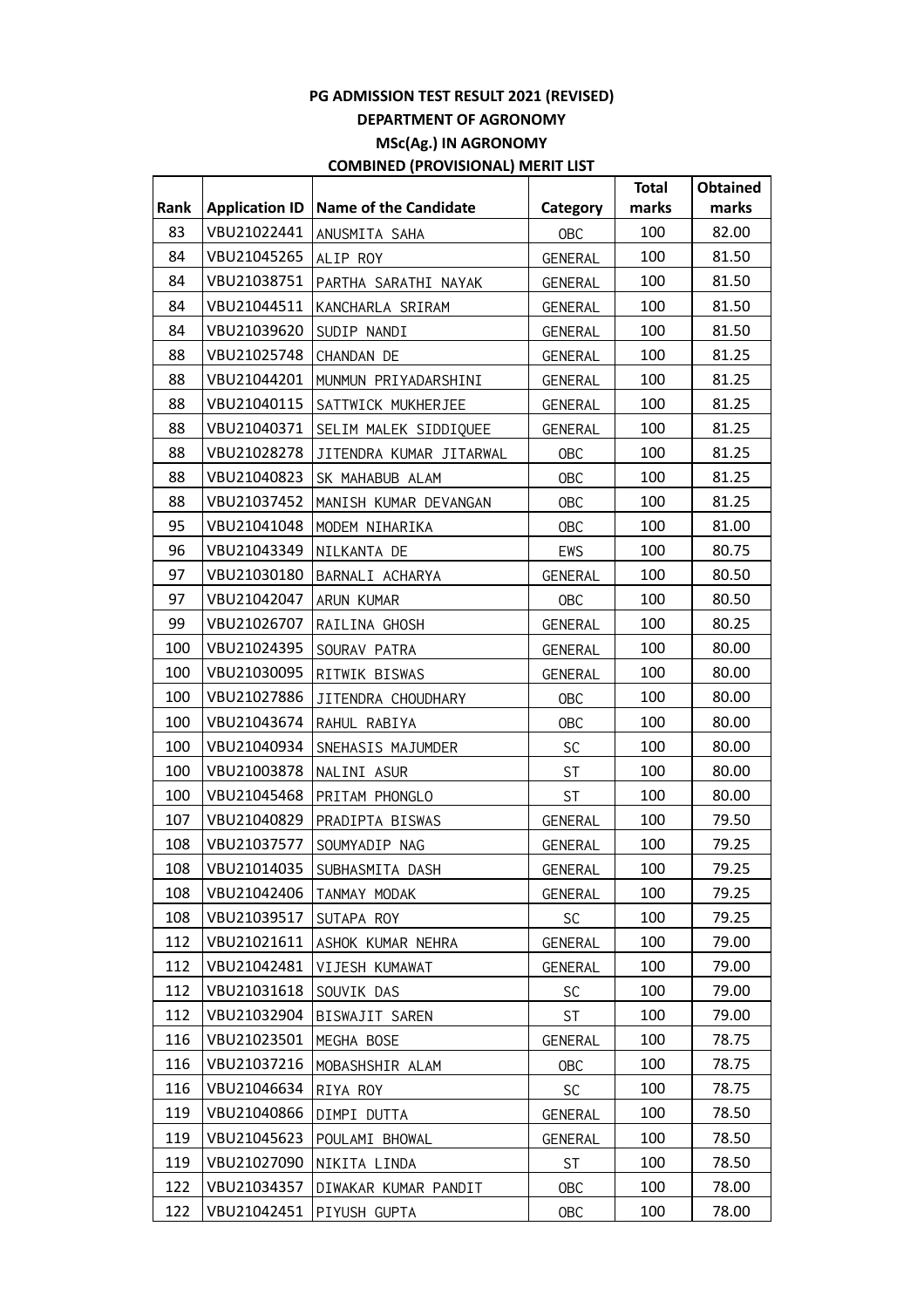|      |                       |                               |                | <b>Total</b> | <b>Obtained</b> |
|------|-----------------------|-------------------------------|----------------|--------------|-----------------|
| Rank | <b>Application ID</b> | <b>Name of the Candidate</b>  | Category       | marks        | marks           |
| 122  | VBU21045002           | JAGRITI                       | <b>ST</b>      | 100          | 78.00           |
| 125  | VBU21040630           | AYESHA ASHIQUE                | <b>GENERAL</b> | 100          | 77.75           |
| 125  | VBU21010017           | RAJSHRI RAJLAXMI MOHAPATRA    | <b>GENERAL</b> | 100          | 77.75           |
| 125  | VBU21024556           | SOUMYAJIT MALLICK             | SC             | 100          | 77.75           |
| 125  | VBU21029432           | ABHISEK SARKAR                | <b>SC</b>      | 100          | 77.75           |
| 125  | VBU21030206           | PRIYANKA KUMARI               | <b>ST</b>      | 100          | 77.75           |
| 130  | VBU21035882           | ANTARA SHARMA                 | <b>GENERAL</b> | 100          | 77.50           |
| 130  | VBU21040537           | SAKSHI PRIYA                  | <b>GENERAL</b> | 100          | 77.50           |
| 130  | VBU21036204           | MOHAMMAD ALSHAMS REZA         | GENERAL        | 100          | 77.50           |
| 130  | VBU21003473           | SOUMYASHREE PRIYADARSHI       | <b>GENERAL</b> | 100          | 77.50           |
| 130  | VBU21023974           | ABHISHEK KUMAR                | <b>OBC</b>     | 100          | 77.50           |
| 130  | VBU21026258           | RISHIKESH KUMAR               | <b>OBC</b>     | 100          | 77.50           |
| 130  | VBU21046430           | GAJENDRA RUNDLA               | <b>OBC</b>     | 100          | 77.50           |
| 130  | VBU21046143           | SUBHAM SHARMA                 | <b>OBC</b>     | 100          | 77.50           |
| 138  | VBU21047940           | BADVEL AKHILASREE             | EWS            | 100          | 77.25           |
| 138  | VBU21044018           | SHIVPAL SINGH PANWAR          | <b>GENERAL</b> | 100          | 77.25           |
| 138  | VBU21044244           | GANDHE HARISH                 | <b>OBC</b>     | 100          | 77.25           |
| 138  | VBU21040004           | RAVI PRAKASH VERMA            | <b>SC</b>      | 100          | 77.25           |
| 142  | VBU21046618           | NAVDEEP KUMAR                 | <b>OBC</b>     | 100          | 77.00           |
| 142  | VBU21042601           | PRASUN JODDAR                 | <b>SC</b>      | 100          | 77.00           |
| 142  | VBU21045067           | TEEKA RAM MEENA               | <b>ST</b>      | 100          | 77.00           |
| 145  | VBU21044382           | PRIYANKA KUMARI               | <b>OBC</b>     | 100          | 76.75           |
| 145  | VBU21042881           | NAWAZISH AHMAD                | <b>OBC</b>     | 100          | 76.75           |
| 147  | VBU21027097           | ANJALI KUMARI                 | GENERAL        | 100          | 76.50           |
| 147  | VBU21043337           | DIBYAJYOTI MOHANTY            | <b>GENERAL</b> | 100          | 76.50           |
| 147  | VBU21019787           | BARSHA MANSINGH               | <b>GENERAL</b> | 100          | 76.50           |
| 147  |                       | VBU21042584 SUNIL KUMAR YADAV | <b>OBC</b>     | 100          | 76.50           |
| 147  | VBU21042563           | AVISHEK ROY                   | <b>SC</b>      | 100          | 76.50           |
| 152  | VBU21044832           | KAILASH KUMAR                 | EWS            | 100          | 76.25           |
| 152  | VBU21027876           | LOKESH SHARMA                 | EWS            | 100          | 76.25           |
| 152  | VBU21037309           | BHAWISHYA PRADHAN             | <b>GENERAL</b> | 100          | 76.25           |
| 152  | VBU21045839           | JYOTI KUMARI                  | <b>OBC</b>     | 100          | 76.25           |
| 152  | VBU21041387           | MUKESH YADAV                  | <b>OBC</b>     | 100          | 76.25           |
| 152  | VBU21042955           | NOOR NABI                     | <b>OBC</b>     | 100          | 76.25           |
| 152  | VBU21045529           | RAKESH KUMAR                  | <b>OBC</b>     | 100          | 76.25           |
| 152  | VBU21000376           | SUBHAM DUTTA                  | <b>OBC</b>     | 100          | 76.25           |
| 152  | VBU21041883           | OLIVIA CHISIM                 | <b>ST</b>      | 100          | 76.25           |
| 152  | VBU21039223           | PRAVEEN GARI                  | <b>ST</b>      | 100          | 76.25           |
| 162  | VBU21034888           | SHRUTI SANJITA GIRI           | <b>GENERAL</b> | 100          | 76.00           |
| 162  | VBU21020322           | LABENDER SOY                  | <b>ST</b>      | 100          | 76.00           |
| 164  | VBU21024032           | VIDYA PRAKASH                 | <b>OBC</b>     | 100          | 75.75           |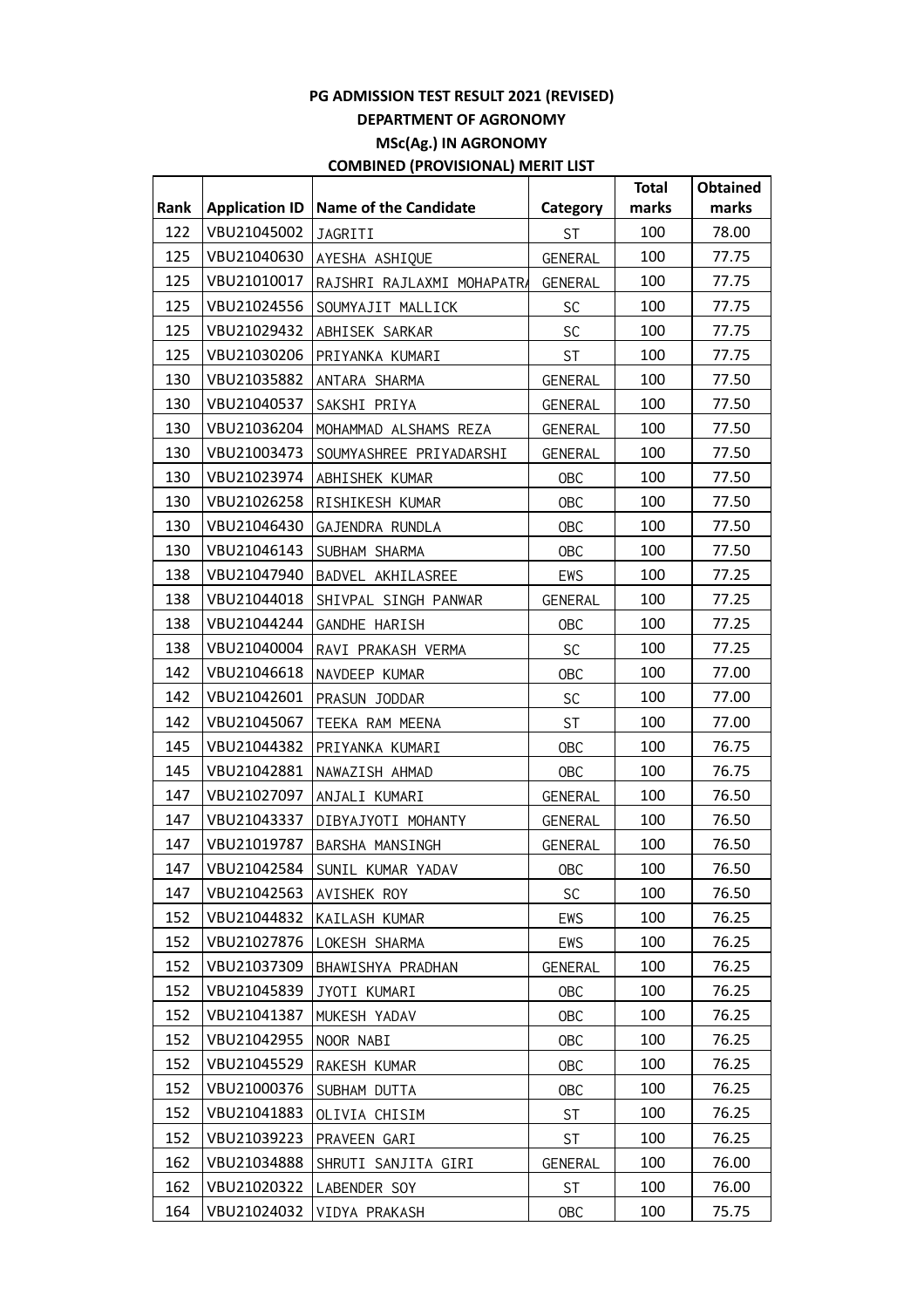|      |                       |                             |                | <b>Total</b> | <b>Obtained</b> |
|------|-----------------------|-----------------------------|----------------|--------------|-----------------|
| Rank | <b>Application ID</b> | Name of the Candidate       | Category       | marks        | marks           |
| 165  | VBU21017737           | NARROTTAM KUMAR             | EWS            | 100          | 75.50           |
| 165  | VBU21042402           | ABHISHEK KUMAR SINGH        | EWS            | 100          | 75.50           |
| 165  | VBU21019925           | SACHCHITA NAND PATEL        | <b>OBC</b>     | 100          | 75.50           |
| 165  | VBU21044140           | ASISH KUMAR BEHERA          | <b>SC</b>      | 100          | 75.50           |
| 169  | VBU21048998           | ASHOK SINGH RAJPUT          | GENERAL        | 100          | 75.25           |
| 169  | VBU21023425           | MILAN PATRA                 | GENERAL        | 100          | 75.25           |
| 169  | VBU21025676           | SNEHIL KUMAR WATSH          | GENERAL        | 100          | 75.25           |
| 169  | VBU21044320           | CHANDAN KUMAR               | <b>SC</b>      | 100          | 75.25           |
| 173  | VBU21043054           | BONTULA VENKATA SATYA SIVA  | EWS            | 100          | 75.00           |
| 173  | VBU21035851           | DHRITISMITA DAS             | GENERAL        | 100          | 75.00           |
| 173  | VBU21043557           | KAPIL KUMAR MOHANTY         | <b>GENERAL</b> | 100          | 75.00           |
| 173  | VBU21045212           | LOVELY KUMARI               | GENERAL        | 100          | 75.00           |
| 173  | VBU21029245           | RAJALAXMI GURU              | GENERAL        | 100          | 75.00           |
| 173  | VBU21027667           | DHARANIKOTA LALITHAMBICA I  | OBC            | 100          | 75.00           |
| 173  | VBU21026213           | NANDKISHORE SINGH           | <b>OBC</b>     | 100          | 75.00           |
| 173  | VBU21031723           | GITANJALI BARIHA            | <b>ST</b>      | 100          | 75.00           |
| 181  | VBU21019488           | PRITHWISH MANDAL            | GENERAL        | 100          | 74.75           |
| 181  | VBU21033875           | SUCHISMITA TALAPATRA        | <b>GENERAL</b> | 100          | 74.75           |
| 181  | VBU21043348           | SAMBIT NASIPURI             | <b>OBC</b>     | 100          | 74.75           |
| 184  | VBU21046595           | K TEJASWI                   | <b>GENERAL</b> | 100          | 74.50           |
| 184  | VBU21038217           | GOLDEE KUMARI               | <b>OBC</b>     | 100          | 74.50           |
| 184  | VBU21044402           | RUCHI                       | <b>OBC</b>     | 100          | 74.50           |
| 184  | VBU21039040           | PRIYANKA TUDU               | <b>ST</b>      | 100          | 74.50           |
| 188  | VBU21044248           | SURAJIT BAKSHI              | <b>GENERAL</b> | 100          | 74.00           |
| 188  | VBU21040980           | VISHAKHA KUMARI             | <b>OBC</b>     | 100          | 74.00           |
| 190  | VBU21011572           | SUBHADIP KAR                | <b>GENERAL</b> | 100          | 73.75           |
| 190  |                       | VBU21047179   TANIMA YASMIN | GENERAL        | 100          | 73.75           |
| 190  | VBU21048797           | SARMISTHA TOSH              | GENERAL        | 100          | 73.75           |
| 190  | VBU21043194           | HARISH CHOUDHARY            | <b>OBC</b>     | 100          | 73.75           |
| 190  | VBU21032948           | KAPIL KUMAR                 | <b>OBC</b>     | 100          | 73.75           |
| 190  | VBU21042111           | YANDRA HARITHA              | <b>OBC</b>     | 100          | 73.75           |
| 190  | VBU21025194           | YOGESH PATEL                | <b>OBC</b>     | 100          | 73.75           |
| 190  | VBU21023697           | ANJALI RAJ                  | <b>SC</b>      | 100          | 73.75           |
| 198  | VBU21038907           | ABHIJIT MANI                | <b>OBC</b>     | 100          | 73.50           |
| 198  | VBU21042682           | KAILASH CHAND JAT           | <b>OBC</b>     | 100          | 73.50           |
| 198  | VBU21008956           | DIPTANU DAS                 | <b>SC</b>      | 100          | 73.50           |
| 198  | VBU21022512           | JYOTIRMAYEE BEHERA          | <b>SC</b>      | 100          | 73.50           |
| 202  | VBU21047544           | MUKESH KUMAR                | <b>OBC</b>     | 100          | 73.25           |
| 202  | VBU21042688           | VEMAVARAPU SUDHEER          | <b>SC</b>      | 100          | 73.25           |
| 204  | VBU21048327           | MADHUSMITA MALLICK          | GENERAL        | 100          | 73.00           |
| 204  | VBU21044641           | MD SALAHUDDIN               | <b>GENERAL</b> | 100          | 73.00           |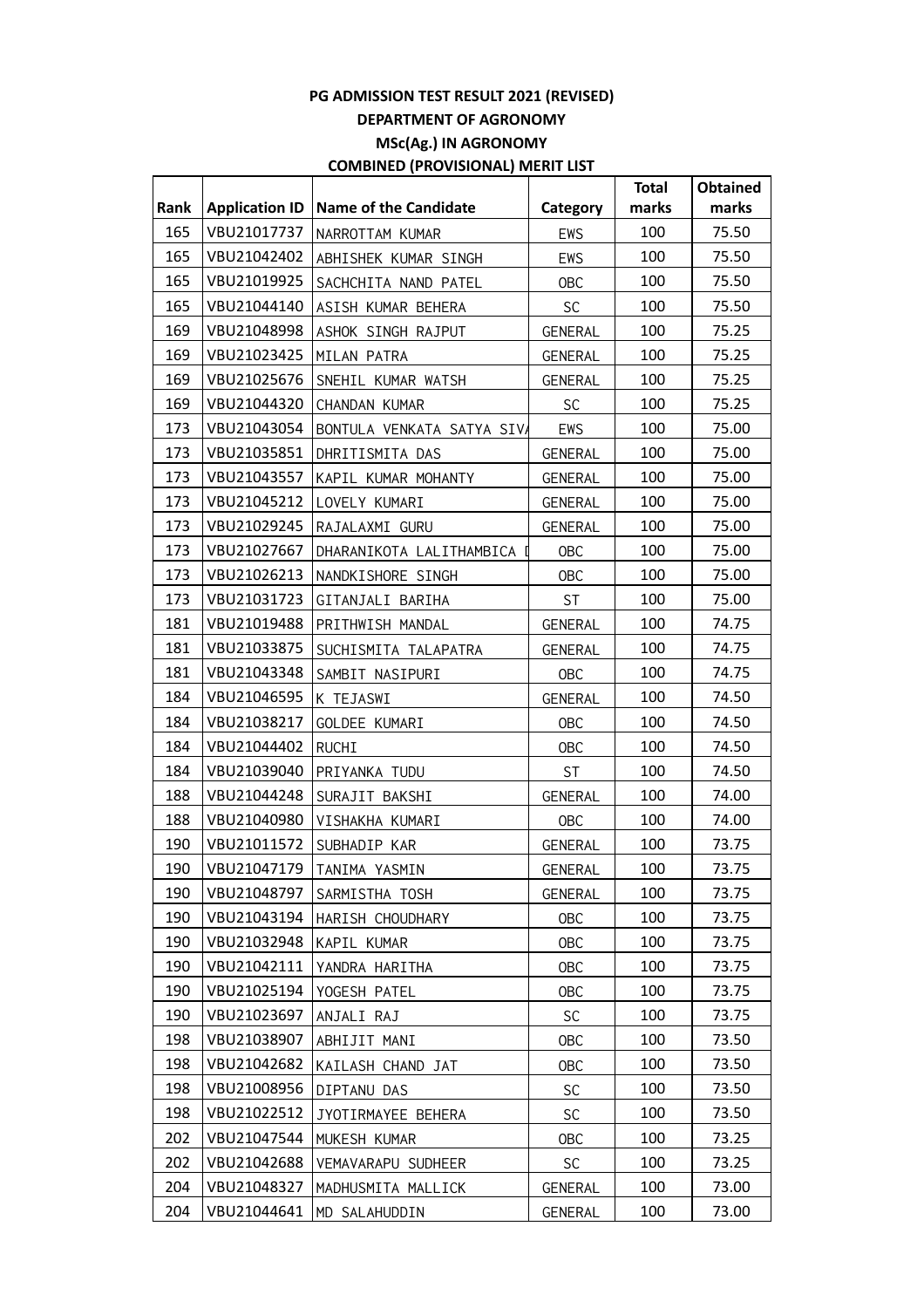|      |                       |                                         |                | <b>Total</b> | <b>Obtained</b> |
|------|-----------------------|-----------------------------------------|----------------|--------------|-----------------|
| Rank | <b>Application ID</b> | Name of the Candidate                   | Category       | marks        | marks           |
| 204  | VBU21038111           | MUNMUN NESHA                            | <b>OBC</b>     | 100          | 73.00           |
| 207  | VBU21022719           | ADITYA TIWARI                           | EWS            | 100          | 72.75           |
| 207  | VBU21041729           | DIBYESH NANDA PATNAIK                   | EWS            | 100          | 72.75           |
| 207  | VBU21038398           | ANURAG KUMAR                            | GENERAL        | 100          | 72.75           |
| 207  | VBU21042169           | S JIGILE                                | GENERAL        | 100          | 72.75           |
| 207  | VBU21031725           | DEBABRATA MAHATO                        | OBC            | 100          | 72.75           |
| 207  | VBU21046171           | AKHILESH PRIYADARSHI                    | <b>OBC</b>     | 100          | 72.75           |
| 207  | VBU21029465           | TANAY ROY                               | <b>SC</b>      | 100          | 72.75           |
| 214  | VBU21019994           | MD ANIRUZZAMAN                          | GENERAL        | 100          | 72.50           |
| 214  | VBU21028328           | TAMA MITRA                              | GENERAL        | 100          | 72.50           |
| 216  | VBU21042252           | AANAND VERMA                            | <b>OBC</b>     | 100          | 72.25           |
| 216  | VBU21031489           | P VINEETH SAGAR                         | <b>OBC</b>     | 100          | 72.25           |
| 218  | VBU21004488           | ANANT SHARMA                            | EWS            | 100          | 72.00           |
| 218  | VBU21042739           | TAMAL SAMANTA                           | GENERAL        | 100          | 72.00           |
| 220  | VBU21043141           | HRIDESH HARSHA SARMA                    | EWS            | 100          | 71.75           |
| 220  | VBU21005746           | BHAWESH KUMAR                           | <b>SC</b>      | 100          | 71.75           |
| 222  | VBU21022388           | SAMASTI MOHANTY                         | <b>GENERAL</b> | 100          | 71.50           |
| 222  | VBU21026246           | PUSHPAM KUMAR                           | <b>OBC</b>     | 100          | 71.50           |
| 222  | VBU21042421           | SAYANI DAS                              | SC             | 100          | 71.50           |
| 222  | VBU21034317           | BANKIM SARKAR                           | <b>SC</b>      | 100          | 71.50           |
| 226  | VBU21033977           | VIPUL SHARMA                            | EWS            | 100          | 71.25           |
| 226  | VBU21038292           | ANJAN PATRA                             | GENERAL        | 100          | 71.25           |
| 226  | VBU21026400           | PRASANJIT MISHRA                        | <b>GENERAL</b> | 100          | 71.25           |
| 226  | VBU21029175           | SANDEEP PATEL                           | <b>OBC</b>     | 100          | 71.25           |
| 226  | VBU21048616           | KATTA RAHUL                             | <b>SC</b>      | 100          | 71.25           |
| 226  | VBU21033253           | SOUMI SAHA                              | SC             | 100          | 71.25           |
| 232  |                       | VBU21039069   PRIYANKA KUMARI CHOUDHURY | GENERAL        | 100          | 71.00           |
| 232  | VBU21010966           | SUCHITRA KUMARI                         | ST             | 100          | 71.00           |
| 232  | VBU21025483           | B TAMISHRA                              | GENERAL        | 100          | 71.00           |
| 232  | VBU21022273           | SUDIPTA BHOWMIK                         | <b>GENERAL</b> | 100          | 71.00           |
| 236  | VBU21026309           | NILASARASWATI ROUT                      | <b>GENERAL</b> | 100          | 70.75           |
| 237  | VBU21046001           | SURAJ KUMAR                             | EWS            | 100          | 70.50           |
| 237  | VBU21030805           | VIDYA SAGAR                             | EWS            | 100          | 70.50           |
| 237  | VBU21046589           | KISHOR JYOTI BHUYAN                     | <b>GENERAL</b> | 100          | 70.50           |
| 237  | VBU21048886           | BHISHAM SINHA                           | <b>OBC</b>     | 100          | 70.50           |
| 237  | VBU21046337           | NIRMAL CHOUDHARY                        | <b>OBC</b>     | 100          | 70.50           |
| 237  | VBU21044403           | LABANI BARMAN                           | <b>SC</b>      | 100          | 70.50           |
| 237  | VBU21022851           | MOUMITA ROY                             | <b>SC</b>      | 100          | 70.50           |
| 244  | VBU21024742           | ABINASH SAHOO                           | <b>GENERAL</b> | 100          | 70.25           |
| 244  | VBU21019814           | SUBHAM MAHANTY                          | GENERAL        | 100          | 70.25           |
| 244  | VBU21037379           | PRIYABRATA SAMAL                        | <b>GENERAL</b> | 100          | 70.25           |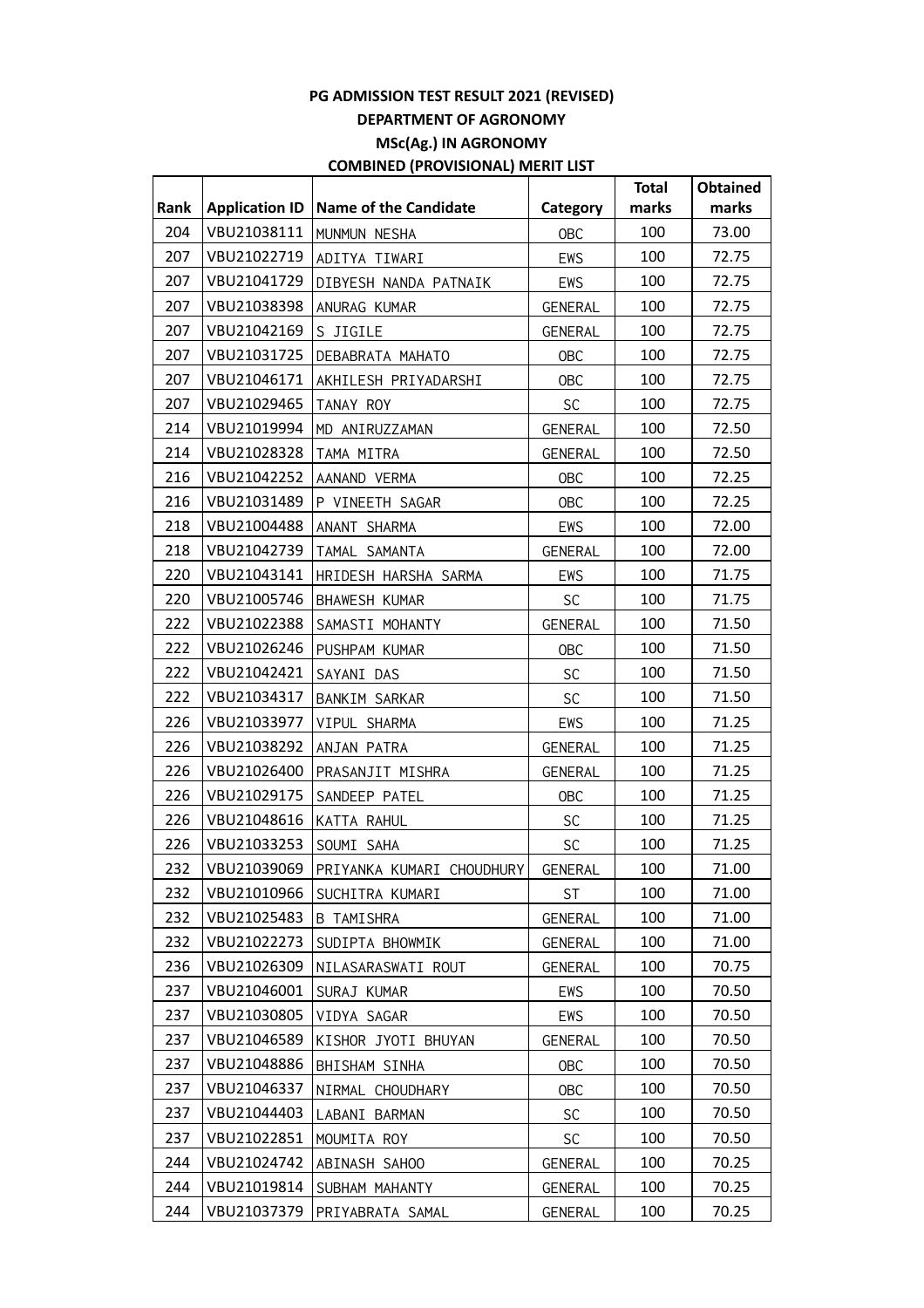|      |                       |                            |                | <b>Total</b> | Obtained |
|------|-----------------------|----------------------------|----------------|--------------|----------|
| Rank | <b>Application ID</b> | Name of the Candidate      | Category       | marks        | marks    |
| 244  | VBU21043671           | SAYAK SEN                  | GENERAL        | 100          | 70.25    |
| 244  | VBU21018442           | SIUNATH SINGHA             | GENERAL        | 100          | 70.25    |
| 244  | VBU21023655           | SAYANIKA GHOSH             | <b>GENERAL</b> | 100          | 70.25    |
| 244  | VBU21043350           | SUVAM MANDAL               | SC             | 100          | 70.25    |
| 251  | VBU21041160           | ANKITA VATSA               | <b>GENERAL</b> | 100          | 70.00    |
| 251  | VBU21015441           | RAMESH KUMAWAT             | OBC            | 100          | 70.00    |
| 251  | VBU21048483           | VIRANDRA YADAV             | <b>OBC</b>     | 100          | 70.00    |
| 251  | VBU21033461           | DEVIBANDANA BEHERA         | <b>OBC</b>     | 100          | 70.00    |
| 255  | VBU21035122           | AKASH PAUL                 | EWS            | 100          | 69.50    |
| 255  | VBU21023444           | SAYANI BHATTACHARYA        | <b>GENERAL</b> | 100          | 69.50    |
| 255  | VBU21035766           | NISHAT TASNIM              | <b>GENERAL</b> | 100          | 69.50    |
| 255  | VBU21030740           | SUBHASHREE SUBHALAXMI BEHE | <b>OBC</b>     | 100          | 69.50    |
| 259  | VBU21048519           | AVINABA MAJI               | EWS            | 100          | 69.25    |
| 259  | VBU21045610           | SHUBHAM SARAN              | <b>OBC</b>     | 100          | 69.25    |
| 261  | VBU21043929           | KISHMAT SK                 | <b>OBC</b>     | 100          | 69.00    |
| 261  | VBU21012232           | SHIBAM ROY                 | <b>SC</b>      | 100          | 69.00    |
| 263  | VBU21006968           | ANSH RAJ                   | <b>OBC</b>     | 100          | 68.75    |
| 263  | VBU21044053           | HARI NANDAN YADAV          | <b>OBC</b>     | 100          | 68.75    |
| 263  | VBU21039326           | PRIYANKA BHARTI            | <b>SC</b>      | 100          | 68.75    |
| 266  | VBU21023446           | SHREYA BHOWMICK            | <b>GENERAL</b> | 100          | 68.50    |
| 266  | VBU21031156           | UTTAR BARIK                | <b>OBC</b>     | 100          | 68.50    |
| 266  | VBU21009401           | GANESH RAM                 | <b>OBC</b>     | 100          | 68.50    |
| 266  | VBU21045740           | MONIKA RAJ                 | <b>SC</b>      | 100          | 68.50    |
| 270  | VBU21034524           | SUVALAXMI NAYAK            | <b>OBC</b>     | 100          | 68.25    |
| 270  | VBU21045761           | SOURAV KUMAR GUPTA         | <b>OBC</b>     | 100          | 68.25    |
| 272  | VBU21027494           | RISHU KUMAR                | <b>GENERAL</b> | 100          | 68.00    |
| 272  |                       | VBU21042372 SANA QAIYOOM   | <b>OBC</b>     | 100          | 68.00    |
| 274  | VBU21046158           | OM PRAKASH RULANIYA        | <b>OBC</b>     | 100          | 67.75    |
| 274  | VBU21008879           | SANJAY KUMAR               | <b>OBC</b>     | 100          | 67.75    |
| 274  | VBU21010263           | TULIKA NARAH               | <b>ST</b>      | 100          | 67.75    |
| 277  | VBU21025313           | TOWSIF ALI                 | <b>OBC</b>     | 100          | 67.50    |
| 277  | VBU21048374           | RAHUL KALIRAWANA           | <b>OBC</b>     | 100          | 67.50    |
| 277  | VBU21020687           | HARA VENKATA MEGHANA THALL | <b>OBC</b>     | 100          | 67.50    |
| 277  | VBU21028453           | ANGELA ANNU MALTO          | <b>ST</b>      | 100          | 67.50    |
| 281  | VBU21013463           | KABEER AALAM               | EWS            | 100          | 67.25    |
| 281  | VBU21034776           | TANMAY MANNA               | <b>GENERAL</b> | 100          | 67.25    |
| 283  | VBU21022260           | SAIKAT DEY                 | GENERAL        | 100          | 67.00    |
| 283  | VBU21000779           | BARISAN RAY                | <b>SC</b>      | 100          | 67.00    |
| 285  | VBU21045131           | ADARSH KUMAR               | <b>OBC</b>     | 100          | 66.50    |
| 285  | VBU21040309           | RONIUJJAMAN SHAIKH         | <b>OBC</b>     | 100          | 66.50    |
| 285  | VBU21038702           | YUGENDAR KONDLE            | <b>OBC</b>     | 100          | 66.50    |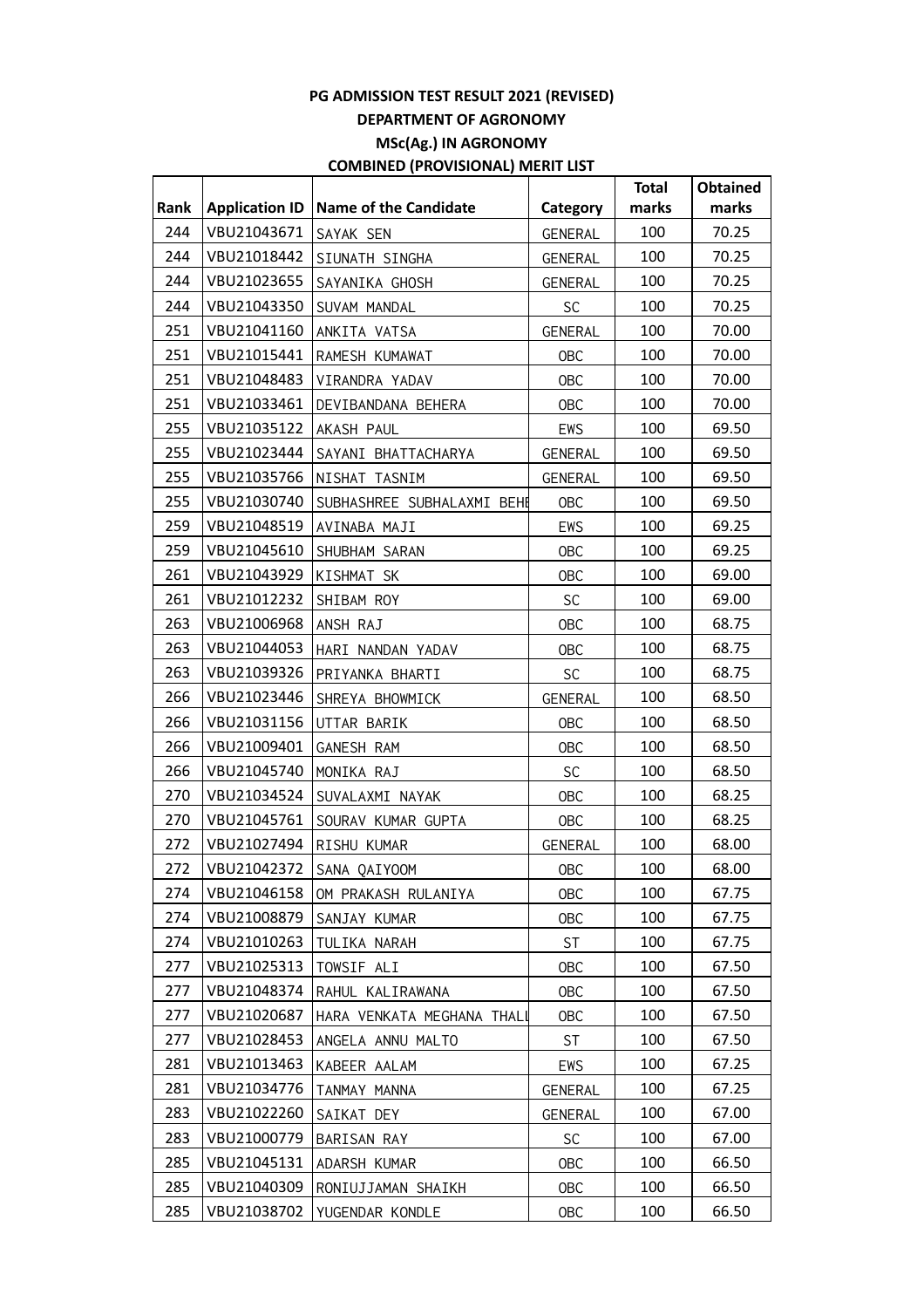|      |                       |                                         |                | <b>Total</b> | <b>Obtained</b> |
|------|-----------------------|-----------------------------------------|----------------|--------------|-----------------|
| Rank | <b>Application ID</b> | <b>Name of the Candidate</b>            | Category       | marks        | marks           |
| 285  | VBU21022748           | SWAGAT KUMAR SENAPATI                   | <b>SC</b>      | 100          | 66.50           |
| 289  | VBU21024582           | MIMOSHA DEBNATH                         | <b>GENERAL</b> | 100          | 66.25           |
| 289  | VBU21024643           | DEBADARSHINI PANDA                      | GENERAL        | 100          | 66.25           |
| 289  | VBU21043741           | ARIJIT ADHIKARY                         | <b>SC</b>      | 100          | 66.25           |
| 292  | VBU21037794           | VIKASH KUMAR                            | GENERAL        | 100          | 66.00           |
| 292  | VBU21047006           | TASIQUL ISLAM                           | <b>OBC</b>     | 100          | 66.00           |
| 294  | VBU21048699           | BHASHKAR KUMAR                          | <b>OBC</b>     | 100          | 65.75           |
| 294  | VBU21027539           | GUNJA GAVEL                             | <b>OBC</b>     | 100          | 65.75           |
| 294  | VBU21029394           | SHREYA KUMBHAJ                          | <b>OBC</b>     | 100          | 65.75           |
| 297  | VBU21028077           | REJAUL SK                               | <b>OBC</b>     | 100          | 65.50           |
| 298  | vbu21002841           | SOURAV GOSWAMI                          | <b>GENERAL</b> | 100          | 65.25           |
| 298  | VBU21033423           | RAJESH KUMAR VERMA                      | <b>SC</b>      | 100          | 65.25           |
| 298  | VBU21029077           | SURENDRA KHARETIA                       | SC             | 100          | 65.25           |
| 301  | VBU21016176           | VISHNU VERMA                            | <b>OBC</b>     | 100          | 65.00           |
| 302  | VBU21035579           | MAHAMUDA BEGAM                          | GENERAL        | 100          | 64.75           |
| 303  | VBU21041864           | ARITRA AICH                             | GENERAL        | 100          | 64.25           |
| 303  | VBU21005140           | RAUSHAN SINGH                           | GENERAL        | 100          | 64.25           |
| 303  | VBU21030273           | SOHAN SINGH SAINI                       | <b>OBC</b>     | 100          | 64.25           |
| 303  | VBU21018024           | MANOJIT HALDER                          | <b>SC</b>      | 100          | 64.25           |
| 307  | VBU21005677           | JHUMA ADAK                              | GENERAL        | 100          | 64.00           |
| 307  | VBU21013146           | KAMAL                                   | <b>OBC</b>     | 100          | 64.00           |
| 309  | VBU21000141           | ALEKHYA JANA                            | <b>GENERAL</b> | 100          | 63.75           |
| 309  | VBU21034090           | KESHAV KISHOR                           | <b>OBC</b>     | 100          | 63.75           |
| 309  | VBU21024672           | OMPRAKASH KUMAR                         | <b>OBC</b>     | 100          | 63.75           |
| 309  | VBU21038144           | SARASWATI SAHOO                         | <b>OBC</b>     | 100          | 63.75           |
| 309  | VBU21033416           | NILABHRA BISWAS                         | <b>SC</b>      | 100          | 63.75           |
| 309  |                       | VBU21036900   PRAGNYA BHARGABI UTTARASI | $\mathsf{SC}$  | 100          | 63.75           |
| 315  | VBU21021544           | REVATI RAMAN MAURYA                     | <b>OBC</b>     | 100          | 63.50           |
| 316  | VBU21048000           | UTKARSH SINGH                           | EWS            | 100          | 63.25           |
| 316  | VBU21009066           | ANUSHKA SAHA                            | <b>GENERAL</b> | 100          | 63.25           |
| 316  | VBU21044867           | KUMARI AAKRITI                          | <b>OBC</b>     | 100          | 63.25           |
| 316  | VBU21037072           | NONGTHOMBAM CHITRABALA DEV              | 0BC            | 100          | 63.25           |
| 320  | VBU21003199           | SOUMIK BANERJEE BANERJEE                | <b>GENERAL</b> | 100          | 63.00           |
| 320  | VBU21011917           | CHANDRIKA SINGH                         | ST             | 100          | 63.00           |
| 322  | VBU21038287           | DIPANJAN CHAKRABORTY                    | <b>GENERAL</b> | 100          | 62.75           |
| 322  | VBU21028083           | KHITISH CHANDRA PANIGRAHI               | GENERAL        | 100          | 62.75           |
| 322  | VBU21037611           | DEEPIKA DANDSENA                        | <b>OBC</b>     | 100          | 62.75           |
| 322  | VBU21040159           | INDRANI SAHA                            | SC             | 100          | 62.75           |
| 326  | VBU21033321           | SOUVIK SAIN                             | GENERAL        | 100          | 62.50           |
| 326  | VBU21043339           | YUGAL KISHOR KUMAR                      | <b>OBC</b>     | 100          | 62.50           |
| 326  | VBU21023096           | BHUPESH TANDAN                          | <b>SC</b>      | 100          | 62.50           |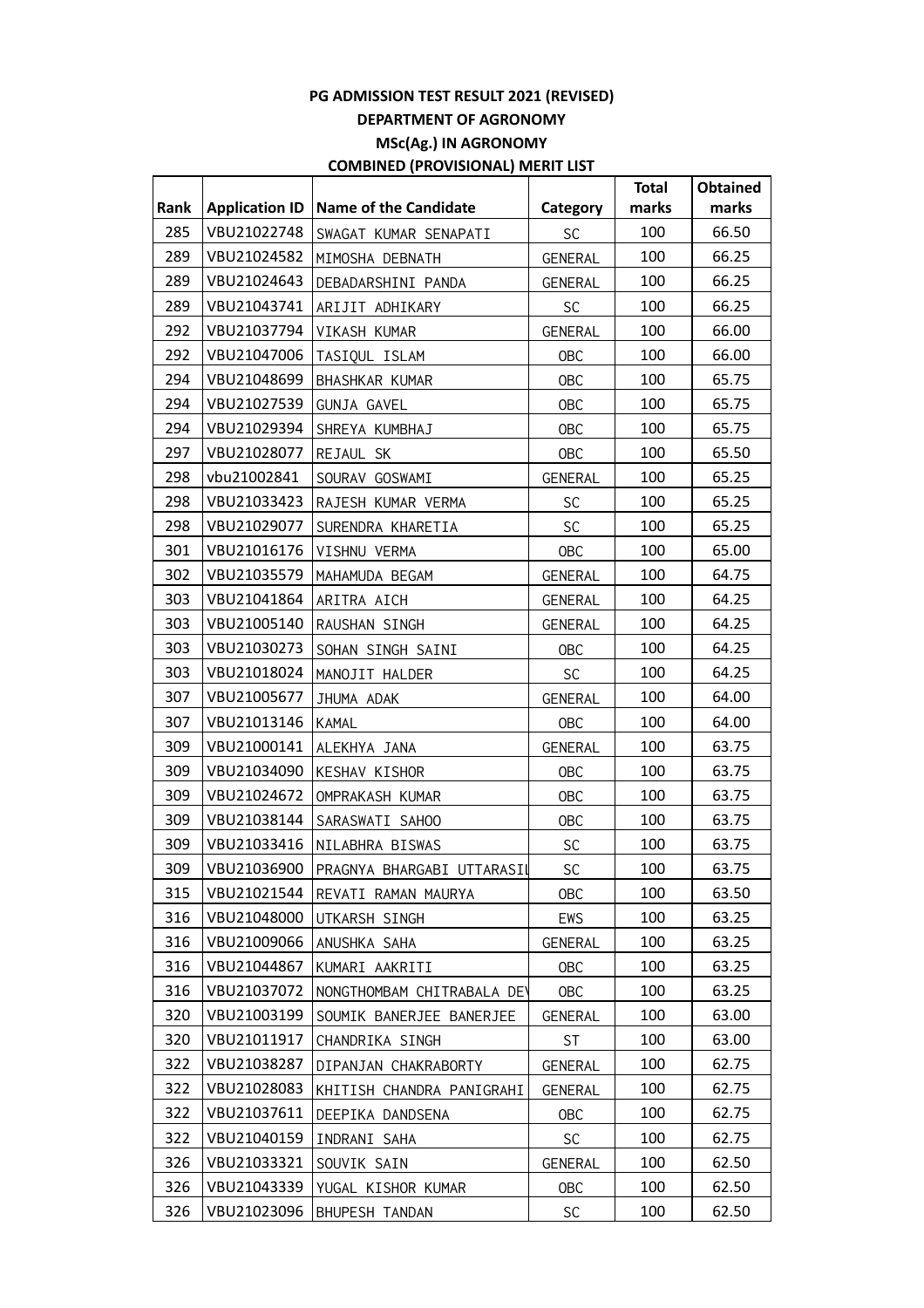|      |                       |                              |                | <b>Total</b> | <b>Obtained</b> |
|------|-----------------------|------------------------------|----------------|--------------|-----------------|
| Rank | <b>Application ID</b> | <b>Name of the Candidate</b> | Category       | marks        | marks           |
| 329  | VBU21013071           | SOUMA SANKAR MUKHERJEE       | GENERAL        | 100          | 62.25           |
| 329  | VBU21005688           | NAYAN KUMAR YADAV            | <b>OBC</b>     | 100          | 62.25           |
| 329  | VBU21029817           | GOPAL MISTRY                 | <b>SC</b>      | 100          | 62.25           |
| 332  | VBU21023007           | SAKSHI PANDEY                | <b>GENERAL</b> | 100          | 62.00           |
| 332  | VBU21039864           | SURJIT NAYAK                 | GENERAL        | 100          | 62.00           |
| 334  | VBU21033307           | DEBABRATA SAIN               | <b>GENERAL</b> | 100          | 61.75           |
| 334  | VBU21033316           | SAYAN KHAN                   | <b>GENERAL</b> | 100          | 61.75           |
| 334  | VBU21046568           | PRIYANKA CHOUDHARY           | OBC            | 100          | 61.75           |
| 334  | VBU21048135           | JAYPAL YADAV                 | OBC            | 100          | 61.75           |
| 334  | VBU21024133           | NIKITA MAHTO                 | OBC            | 100          | 61.75           |
| 339  | VBU21027497           | SIMU SINGH                   | OBC            | 100          | 61.50           |
| 339  | VBU21003058           | NAYANISH BARIK               | <b>OBC</b>     | 100          | 61.50           |
| 341  | VBU21017906           | DIPAYAN MUKHERJEE            | GENERAL        | 100          | 61.25           |
| 341  | VBU21043401           | MONISHA PATNAIK              | <b>GENERAL</b> | 100          | 61.25           |
| 341  | VBU21019348           | PURNIMA PATEL                | OBC            | 100          | 61.25           |
| 341  | VBU21002651           | SOURADIP DAS                 | SC             | 100          | 61.25           |
| 341  | VBU21008639           | SURYA PRATAP LAHRE           | <b>SC</b>      | 100          | 61.25           |
| 346  | VBU21002109           | VANDANA DEVI V S             | <b>GENERAL</b> | 100          | 61.00           |
| 346  | VBU21040543           | ARPITA MONDAL                | <b>OBC</b>     | 100          | 61.00           |
| 346  | VBU21048397           | MUKESH SARAF                 | OBC            | 100          | 61.00           |
| 346  | VBU21009607           | LOKESH KUMAR                 | OBC            | 100          | 61.00           |
| 350  | VBU21037764           | SAYONI SINHA                 | <b>GENERAL</b> | 100          | 60.75           |
| 350  | VBU21003008           | SHRABANI DAS                 | <b>GENERAL</b> | 100          | 60.75           |
| 350  | VBU21046200           | RAJRSH KUMAR                 | OBC            | 100          | 60.75           |
| 350  | VBU21029940           | AKASH KUMAR KAMAL            | <b>SC</b>      | 100          | 60.75           |
| 354  | VBU21020364           | PRIYANKA DEY                 | GENERAL        | 100          | 60.00           |
| 354  | VBU21026849           | SUDIP DOLAI                  | GENERAL        | 100          | 60.00           |
| 354  | VBU21038637           | SOUMAN KUNDU                 | <b>GENERAL</b> | 100          | 60.00           |
| 357  | VBU21042045           | PRASHANT SINGH               | EWS            | 100          | 59.75           |
| 357  | VBU21032232           | SHUBHAM MITHAS               | GENERAL        | 100          | 59.75           |
| 357  | VBU21020750           | RAUNAK PRAMANIK              | GENERAL        | 100          | 59.75           |
| 357  | VBU21029917           | TEJESHWARI HIRWANI           | <b>OBC</b>     | 100          | 59.75           |
| 361  | VBU21015785           | PRANAV RAJ                   | <b>OBC</b>     | 100          | 59.50           |
| 362  | VBU21047712           | THOUNAOJAM BHARTI            | <b>GENERAL</b> | 100          | 59.25           |
| 362  | VBU21014151           | MADHUMITA BEHERA             | <b>GENERAL</b> | 100          | 59.25           |
| 362  | VBU21044097           | DEEPAK KUMAR YADAV           | <b>OBC</b>     | 100          | 59.25           |
| 362  | VBU21030992           | UTKARSH RAHUL                | <b>OBC</b>     | 100          | 59.25           |
| 362  | VBU21007242           | ANIRBAN SARKAR               | <b>OBC</b>     | 100          | 59.25           |
| 362  | VBU21025120           | CHANDRA KUMAR CHANDRAVANSH   | <b>OBC</b>     | 100          | 59.25           |
| 368  | VBU21036945           | MINTU BISWAS                 | GENERAL        | 100          | 58.75           |
| 368  | VBU21035307           | M MANISHA                    | GENERAL        | 100          | 58.75           |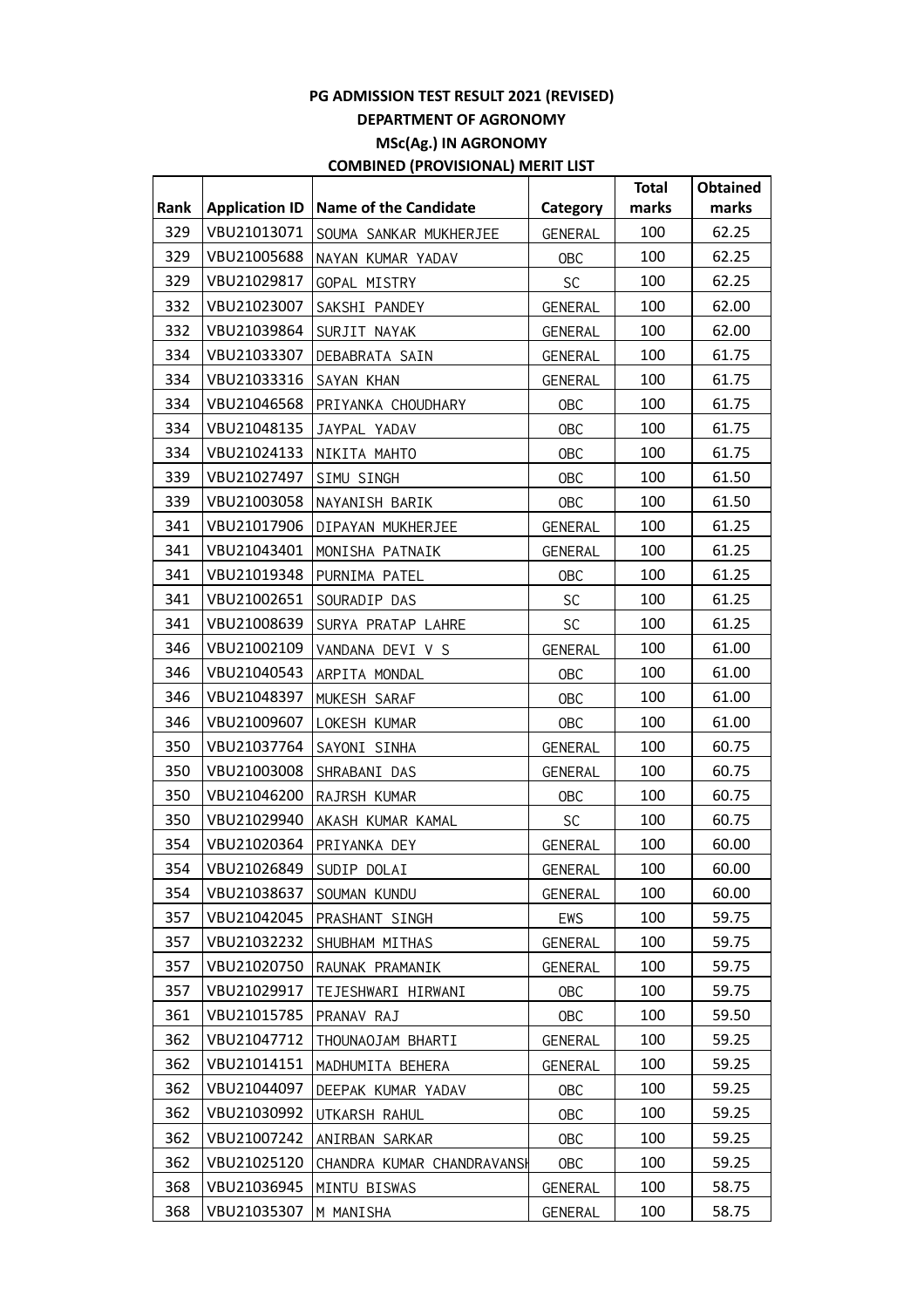|      |                       |                                          |                | <b>Total</b> | <b>Obtained</b> |
|------|-----------------------|------------------------------------------|----------------|--------------|-----------------|
| Rank | <b>Application ID</b> | <b>Name of the Candidate</b>             | Category       | marks        | marks           |
| 368  | VBU21018593           | ABHISHEK DUNGDUNG                        | <b>ST</b>      | 100          | 58.75           |
| 368  | VBU21046443           | NILKAMAL KONRA                           | <b>ST</b>      | 100          | 58.75           |
| 372  | VBU21023120           | ANAMIKA KUMARI                           | <b>GENERAL</b> | 100          | 58.50           |
| 372  | VBU21033311           | SUMAN DEY                                | GENERAL        | 100          | 58.50           |
| 372  | VBU21022886           | BIJAYALAXMI SWAIN                        | GENERAL        | 100          | 58.50           |
| 375  | VBU21034987           | ARCHI GUPTA                              | <b>OBC</b>     | 100          | 58.25           |
| 376  | VBU21028426           | PRERANA PRIYADARSINI<br><b>CHOUDHURY</b> | <b>GENERAL</b> | 100          | 58.00           |
| 377  | VBU21020419           | PRIYA KUMARI                             | EWS            | 100          | 57.75           |
| 377  | VBU21009763           | GOTTIPATI AKHILA                         | <b>GENERAL</b> | 100          | 57.75           |
| 377  | VBU21030345           | MITHLESH                                 | <b>OBC</b>     | 100          | 57.75           |
| 377  | VBU21048458           | VIRANDRA YADAV                           | <b>OBC</b>     | 100          | 57.75           |
| 381  | VBU21013344           | SOUMITRA MAHANTI                         | <b>GENERAL</b> | 100          | 57.50           |
| 382  | VBU21026291           | RUSTAM SINHA RAY                         | GENERAL        | 100          | 57.25           |
| 382  | VBU21004384           | VISAL BABY T                             | <b>GENERAL</b> | 100          | 57.25           |
| 382  | VBU21028370           | BOBILAN DEBBARMA                         | <b>ST</b>      | 100          | 57.25           |
| 385  | VBU21038545           | SUBHRA KANTI ROUTRAY                     | <b>GENERAL</b> | 100          | 57.00           |
| 385  | VBU21046277           | CHANDRA KUMAR SINGROUL                   | <b>OBC</b>     | 100          | 57.00           |
| 385  | VBU21006028           | JYOTIRANJAN SAHU                         | <b>OBC</b>     | 100          | 57.00           |
| 388  | VBU21036965           | SOMPRAKASH ACHARJEE                      | GENERAL        | 100          | 56.50           |
| 388  | VBU21005592           | SRABANTI ADAK                            | <b>GENERAL</b> | 100          | 56.50           |
| 388  | VBU21009093           | DIKSHYA MOHAPATRA                        | <b>GENERAL</b> | 100          | 56.50           |
| 391  | VBU21044878           | JAYITA MUNDA                             | <b>ST</b>      | 100          | 56.25           |
| 392  | VBU21021423           | SHIVAM CHATURVEDI                        | EWS            | 100          | 56.00           |
| 392  | VBU21036697           | POOJA JODDAR                             | GENERAL        | 100          | 56.00           |
| 394  | VBU21037448           | SAMYABRATA GANGULY                       | <b>GENERAL</b> | 100          | 55.75           |
| 395  | VBU21014458           | RAMA YADAV                               | <b>OBC</b>     | 100          | 55.50           |
| 395  | VBU21041982           | SUMIT SARKAR                             | <b>SC</b>      | 100          | 55.50           |
| 397  | VBU21046657           | BROTI SUNDAR                             | <b>GENERAL</b> | 100          | 55.25           |
| 397  | VBU21026840           | HARSHIT KUMAR GUPTA                      | <b>OBC</b>     | 100          | 55.25           |
| 397  | VBU21040530           | PRIYANKA KUMARI                          | <b>SC</b>      | 100          | 55.25           |
| 400  | VBU21010689           | OMM PRAKASH PANDA                        | <b>GENERAL</b> | 100          | 55.00           |
| 400  | VBU21033826           | ALLACHERUVU SIVA MAHESH                  | <b>OBC</b>     | 100          | 55.00           |
| 400  | VBU21036629           | NANCY KHWAIRAKPAM                        | <b>SC</b>      | 100          | 55.00           |
| 403  | VBU21021421           | SURYA PRAKASH CHAUBEY                    | EWS            | 100          | 54.75           |
| 403  | VBU21044420           | SRIJANA BHATTACHARYA                     | GENERAL        | 100          | 54.75           |
| 403  | VBU21029752           | ANUJ KUMAR DHEWA                         | <b>OBC</b>     | 100          | 54.75           |
| 406  | VBU21024539           | ROUNAK GHOSAL                            | <b>GENERAL</b> | 100          | 54.50           |
| 406  | VBU21027383           | HARSHITA SHARMA                          | GENERAL        | 100          | 54.50           |
| 408  | VBU21038119           | MAINAK CHAKRABORTY                       | <b>GENERAL</b> | 100          | 54.25           |
| 408  | VBU21035479           | KUNJAM SUDHARSHAN                        | ST             | 100          | 54.25           |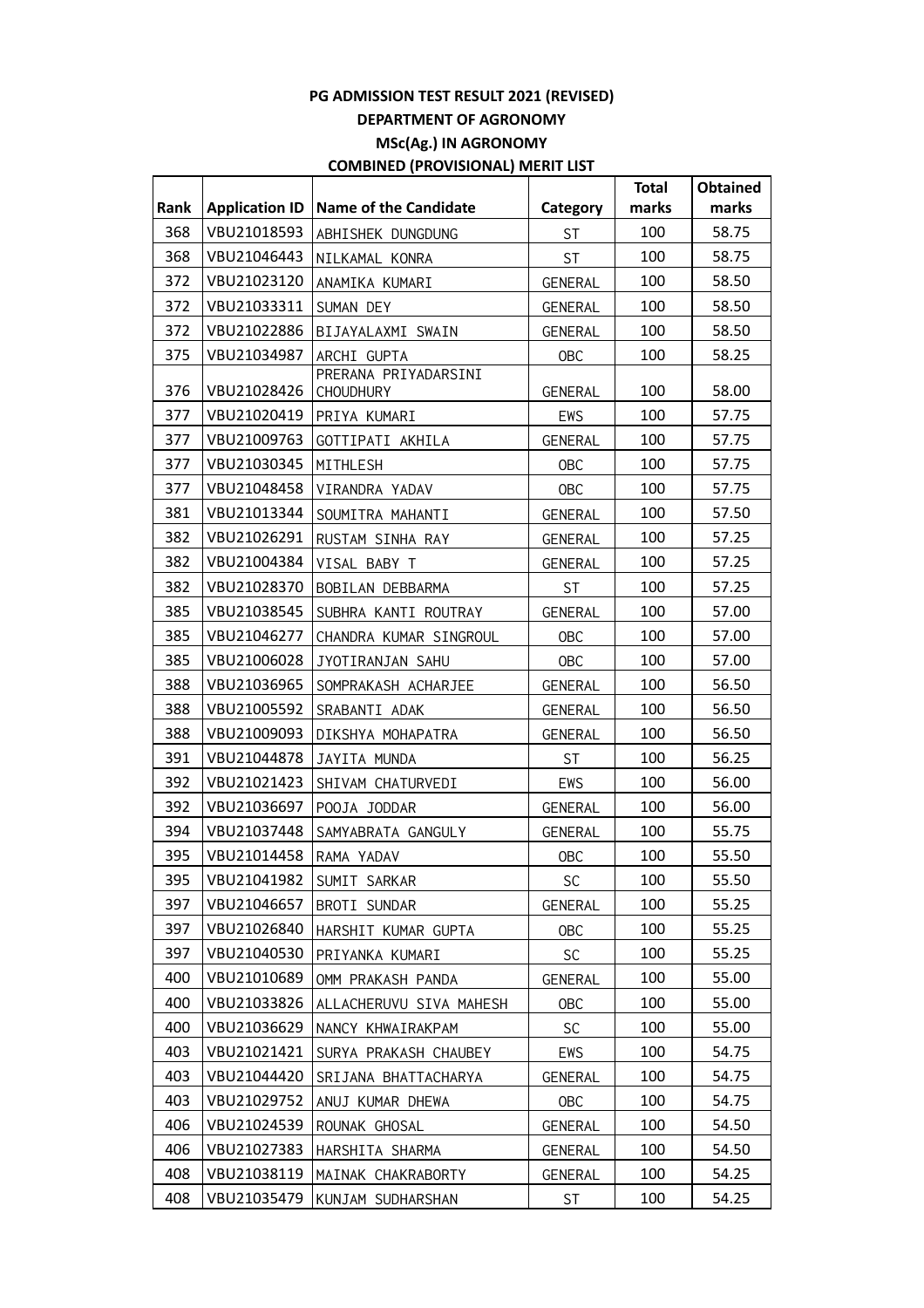|      |                       |                              |                | <b>Total</b> | Obtained |
|------|-----------------------|------------------------------|----------------|--------------|----------|
| Rank | <b>Application ID</b> | <b>Name of the Candidate</b> | Category       | marks        | marks    |
| 410  | VBU21042580           | MADHAVI SWAIN                | <b>GENERAL</b> | 100          | 54.00    |
| 410  | VBU21044592           | ZEBA QAIYOOM                 | <b>OBC</b>     | 100          | 54.00    |
| 412  | VBU21013841           | ARIJIT GHOSH                 | <b>GENERAL</b> | 100          | 53.75    |
| 412  | VBU21048436           | SHAIBAL BANDOPADHYAY         | GENERAL        | 100          | 53.75    |
| 412  | VBU21046133           | SUSHANT KUMAR                | OBC            | 100          | 53.75    |
| 412  | VBU21011295           | SOURAV SUMAN                 | OBC            | 100          | 53.75    |
| 412  | VBU21025021           | ASHA RANI TIGGA              | ST             | 100          | 53.75    |
| 417  | VBU21039801           | KARTHIKA VISHNU PRIYA KATH   | GENERAL        | 100          | 53.50    |
| 417  | VBU21025589           | DIKSHITA SHARMA              | GENERAL        | 100          | 53.50    |
| 417  | VBU21048215           | MADDILA NAVEEN               | OBC            | 100          | 53.50    |
| 420  | VBU21035828           | NANDITA DEY                  | <b>GENERAL</b> | 100          | 53.25    |
| 420  | VBU21020762           | RAM MANISH KUMAR             | <b>OBC</b>     | 100          | 53.25    |
| 420  | VBU21047353           | KAUSHAL DAYMA                | <b>SC</b>      | 100          | 53.25    |
| 423  | VBU21036000           | BIBHASH RANJAN SAHU          | GENERAL        | 100          | 53.00    |
| 423  | VBU21014906           | AKASH KUMAR                  | <b>OBC</b>     | 100          | 53.00    |
| 423  | vbu21039810           | MANOJ CHAYAL                 | <b>SC</b>      | 100          | 53.00    |
| 423  | VBU21030210           | AYUSHI KHAMARI               | <b>SC</b>      | 100          | 53.00    |
| 427  | VBU21018590           | SUBARNADEEP GOSWAMI          | <b>GENERAL</b> | 100          | 52.50    |
| 427  | VBU21027532           | ANOOP SAINI                  | OBC            | 100          | 52.50    |
| 427  | VBU21016431           | RITWIK PARAMANIK             | <b>OBC</b>     | 100          | 52.50    |
| 427  | VBU21012615           | PATTIGARI PRANEETHKUMAR      | OBC            | 100          | 52.50    |
| 427  | VBU21048927           | RAMKISHAN                    | <b>OBC</b>     | 100          | 52.50    |
| 427  | VBU21044561           | RANJANA                      | <b>SC</b>      | 100          | 52.50    |
| 427  | VBU21037087           | MAHENDRAPAL SINGH            | ST             | 100          | 52.50    |
| 434  | VBU21045415           | DEBAJYOTI ACHARJEE           | GENERAL        | 100          | 52.25    |
| 434  | VBU21007697           | SUBHADIP SAMANTA             | GENERAL        | 100          | 52.25    |
| 436  |                       | VBU21014468 KAJORI MOITRA    | GENERAL        | 100          | 52.00    |
| 437  | VBU21038810           | INDRA KUMAR SHARMA           | EWS            | 100          | 51.75    |
| 437  | VBU21040587           | ABHISHEK ROY                 | GENERAL        | 100          | 51.75    |
| 437  | VBU21036928           | RATNA PRIYA TIWARI           | GENERAL        | 100          | 51.75    |
| 437  | VBU21033544           | PREETY RAJKUMARI             | <b>OBC</b>     | 100          | 51.75    |
| 437  | VBU21048082           | GUMPULA PARIMALADEVI         | <b>SC</b>      | 100          | 51.75    |
| 442  | VBU21001982           | SWATI MANDAL                 | GENERAL        | 100          | 51.50    |
| 443  | VBU21003279           | NITISH KUMAR                 | <b>OBC</b>     | 100          | 51.25    |
| 444  | VBU21014547           | SUBHADEEP PATRA              | EWS            | 100          | 51.00    |
| 444  | VBU21043238           | SPANDANA B                   | <b>OBC</b>     | 100          | 51.00    |
| 446  |                       | VBU210345600 KUMARI SHWETA   | <b>OBC</b>     | 100          | 50.75    |
| 447  | VBU21005530           | SRIJA PAL                    | GENERAL        | 100          | 50.50    |
| 447  | VBU21012594           | KARTICK SENAPATI             | GENERAL        | 100          | 50.50    |
| 447  | VBU21002267           | SHRIJEETA PAL                | GENERAL        | 100          | 50.50    |
| 447  | VBU21012342           | GULSHAN KUMAR RATRE          | <b>SC</b>      | 100          | 50.50    |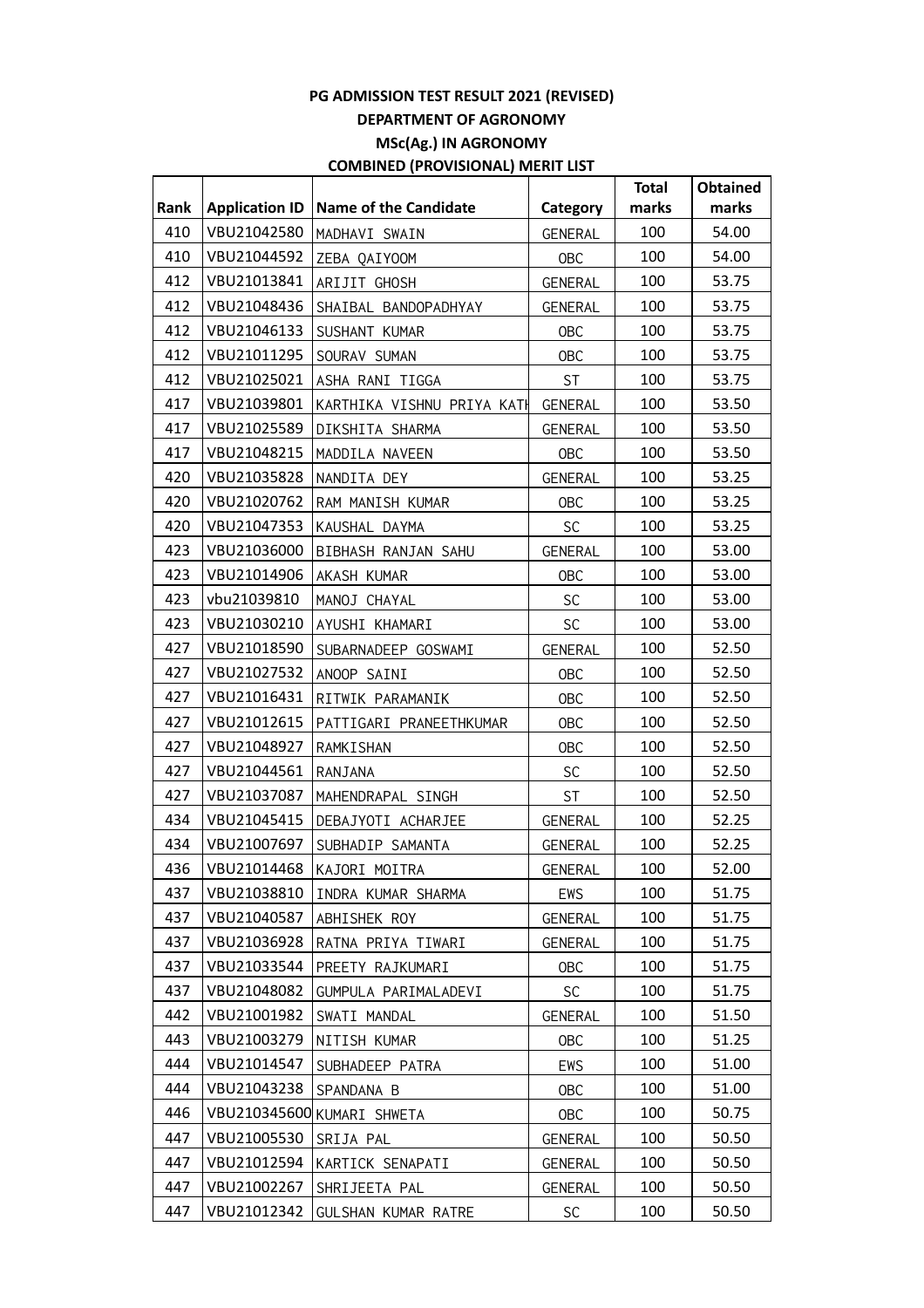|      |                       |                               |                | <b>Total</b> | <b>Obtained</b> |
|------|-----------------------|-------------------------------|----------------|--------------|-----------------|
| Rank | <b>Application ID</b> | <b>Name of the Candidate</b>  | Category       | marks        | marks           |
| 447  | VBU21010338           | AMARENDRA NATH SINGHA         | <b>SC</b>      | 100          | 50.50           |
| 452  | VBU21002284           | SWETA KUMARI                  | EWS            | 100          | 50.25           |
| 452  | VBU21028549           | SAYANI GHOSH                  | <b>GENERAL</b> | 100          | 50.25           |
| 452  | VBU21009151           | MADABATHULA RAMYA             | <b>OBC</b>     | 100          | 50.25           |
| 452  | VBU21021422           | SHASHWAT PATEL                | <b>OBC</b>     | 100          | 50.25           |
| 452  | VBU21046983           | EZAJ AHAMED                   | <b>OBC</b>     | 100          | 50.25           |
| 457  | VBU21045258           | KOUSHIK MONDAL                | <b>GENERAL</b> | 100          | 50.00           |
| 458  | VBU21030814           | PRANAMIKA PRADHAN             | <b>GENERAL</b> | 100          | 49.75           |
| 458  | VBU21027388           | SHREYA SHREE                  | GENERAL        | 100          | 49.75           |
| 460  | VBU21044247           | ROKKAM SRIKANTH               | GENERAL        | 100          | 49.50           |
| 461  | VBU21031229           | LOPAMUDRA GHOSH               | <b>GENERAL</b> | 100          | 49.00           |
| 462  | VBU21047166           | RIYA YADAV                    | <b>OBC</b>     | 100          | 48.75           |
| 462  | VBU21025435           | NIHARIKA                      | <b>OBC</b>     | 100          | 48.75           |
| 462  | VBU21018857           | SOURAV KUNDU                  | <b>OBC</b>     | 100          | 48.75           |
| 465  | VBU21021883           | SUBHA PAL                     | <b>GENERAL</b> | 100          | 48.50           |
| 465  | VBU21048977           | ABHRAJYOTI DALAL              | <b>OBC</b>     | 100          | 48.50           |
| 467  | VBU21011859           | RIYANKA DUTTA                 | GENERAL        | 100          | 48.00           |
| 468  | VBU21016946           | PRITHA CHAKI                  | GENERAL        | 100          | 47.75           |
| 468  | VBU21007297           | RAHUL MONDAL                  | <b>OBC</b>     | 100          | 47.75           |
| 468  | VBU21046643           | SANSKRITI                     | <b>OBC</b>     | 100          | 47.75           |
| 468  |                       | VBU210114634 ANUJ KUMAR PATEL | <b>OBC</b>     | 100          | 47.75           |
| 472  | VBU21025247           | NIRBAN MONDAL                 | SC             | 100          | 47.25           |
| 472  | VBU21028387           | RATNESH KUMAR AHIRE           | SC             | 100          | 47.25           |
| 474  | VBU21003688           | KHOMYA PALUK                  | <b>ST</b>      | 100          | 47.00           |
| 475  | VBU21049096           | GOPINI MAHESH BABU            | OBC            | 100          | 46.75           |
| 476  | VBU21015247           | AAYUSH BISWAS                 | GENERAL        | 100          | 46.25           |
| 476  | VBU21046157           | SANJEETA KUMARI               | 0BC            | 100          | 46.25           |
| 478  | VBU21043098           | DEBAPRIO SARKAR               | <b>GENERAL</b> | 100          | 46.00           |
| 478  | VBU21044098           | SASHI SUMAN                   | <b>OBC</b>     | 100          | 46.00           |
| 478  | VBU21040207           | MADHURIMA BAURI               | SC             | 100          | 46.00           |
| 481  | VBU21037931           | ALISHA RAHMAN                 | <b>GENERAL</b> | 100          | 45.75           |
| 482  | VBU21036388           | ANIRUDDHA DAS                 | GENERAL        | 100          | 45.50           |
| 483  | VBU21039820           | RUCHIKA BISAI                 | <b>OBC</b>     | 100          | 45.25           |
| 483  | VBU21045479           | UPASANA PAL                   | <b>OBC</b>     | 100          | 45.25           |
| 483  | VBU21044150           | DIKSHA KUMARI                 | <b>SC</b>      | 100          | 45.25           |
| 483  | VBU21015977           | SUDATTA MONDAL                | <b>SC</b>      | 100          | 45.25           |
| 487  | vbu21040499           | MONOJIT SINGHA                | GENERAL        | 100          | 44.75           |
| 487  | VBU21049050           | HOSSAIN MD TAREKH             | <b>OBC</b>     | 100          | 44.75           |
| 487  | VBU21040896           | REAJUDDIN                     | <b>OBC</b>     | 100          | 44.75           |
| 487  | VBU21044017           | SUBHASH CHAND YADAV           | <b>OBC</b>     | 100          | 44.75           |
| 491  | VBU21042237           | SUCHANDRA BASAK               | <b>OBC</b>     | 100          | 44.25           |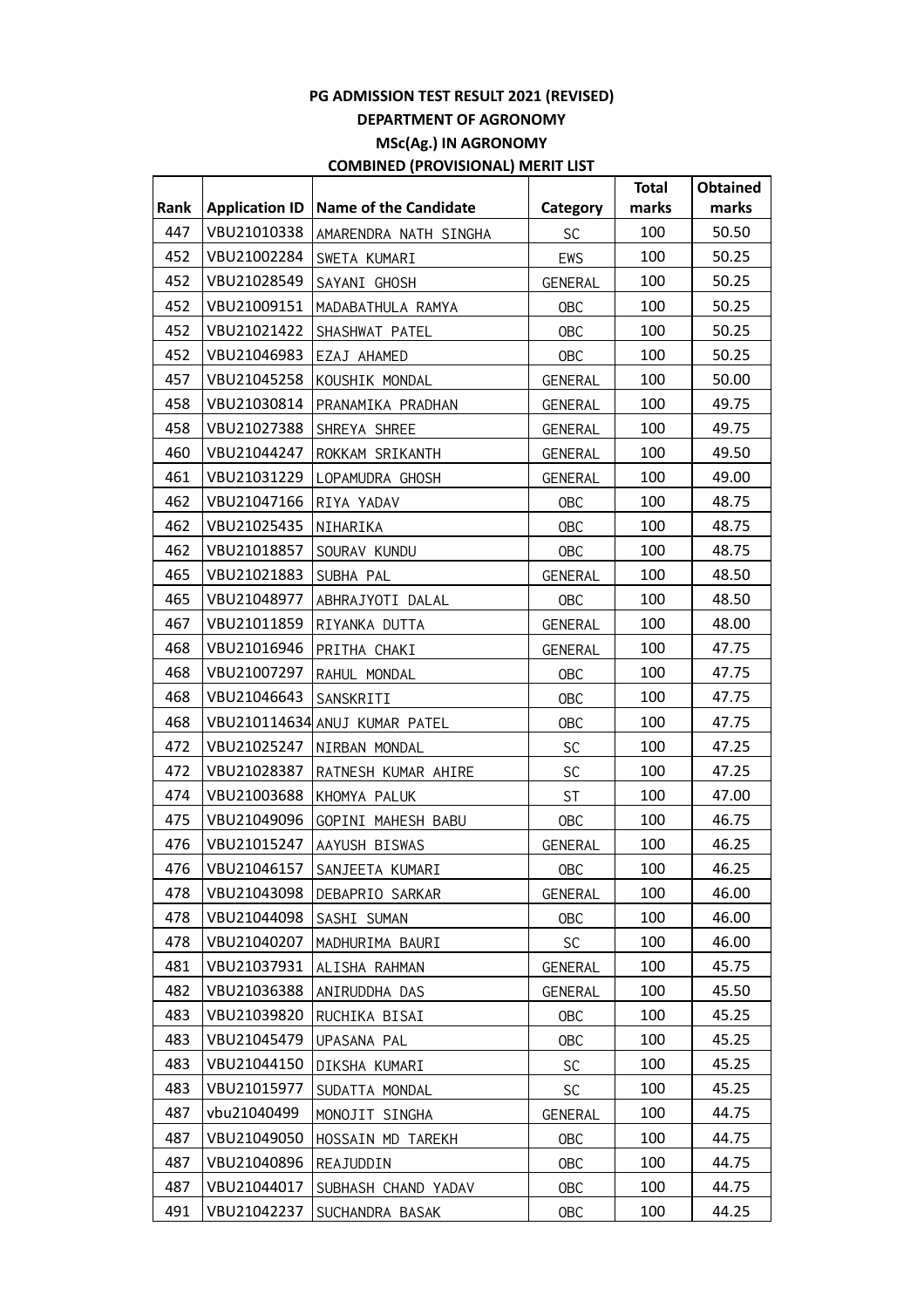|      |                         |                         |                | <b>Total</b> | <b>Obtained</b> |
|------|-------------------------|-------------------------|----------------|--------------|-----------------|
| Rank | <b>Application ID</b>   | Name of the Candidate   | Category       | marks        | marks           |
| 491  | VBU21023781             | KITAPUNGBE PAME         | <b>ST</b>      | 100          | 44.25           |
| 491  | VBU21040902             | NITISH GAURAV           | <b>ST</b>      | 100          | 44.25           |
| 494  | VBU21042877             | SAURABH KUMAR           | <b>OBC</b>     | 100          | 44.00           |
| 494  | VBU21004888             | <b>GRACY LAKRA</b>      | <b>ST</b>      | 100          | 44.00           |
| 496  | VBU21003547             | BISWARUP ROY            | GENERAL        | 100          | 43.75           |
| 496  | VBU21039391             | MUKESH HARITWAL         | OBC            | 100          | 43.75           |
| 496  | VBU21044427             | SUBHASHREE NAYAK        | <b>OBC</b>     | 100          | 43.75           |
| 499  | VBU21031032             | ANUPAM GHOSH            | GENERAL        | 100          | 43.50           |
| 499  | VBU21041300             | SUBHAM BISWAL           | OBC            | 100          | 43.50           |
| 499  | VBU21046176             | ABHIMANYU KUMAR         | SC             | 100          | 43.50           |
| 499  | VBU21019314 SANGEETA    |                         | SC             | 100          | 43.50           |
| 499  | VBU21029538             | ST CHONGNEITHIAM        | <b>ST</b>      | 100          | 43.50           |
| 504  | VBU21044354             | SITABHRA MAJUMDER       | GENERAL        | 100          | 43.25           |
| 505  | VBU21027364             | SUPARNA PAUL            | GENERAL        | 100          | 43.00           |
| 505  | VBU21044107             | SAHARAB HOSSAIN         | <b>OBC</b>     | 100          | 43.00           |
| 507  | VBU21031614             | SOURAV MAHANTY          | EWS            | 100          | 42.75           |
| 508  | VBU21044175             | RITUPARNA BAIDYA        | <b>OBC</b>     | 100          | 42.50           |
| 508  | VBU21048485             | ABHISHEKH ARUN S        | <b>SC</b>      | 100          | 42.50           |
| 508  | VBU21020587             | NAMITA SAREN            | <b>ST</b>      | 100          | 42.50           |
| 511  | VBU21023576             | DEBASHIS SATAPATHY      | <b>GENERAL</b> | 100          | 42.25           |
| 511  | VBU21014723             | ANKITA SARKAR           | <b>SC</b>      | 100          | 42.25           |
| 513  | VBU21043519             | DEEPAK YADAV            | <b>OBC</b>     | 100          | 42.00           |
| 514  | VBU21025812             | SUYASH SHARAN           | GENERAL        | 100          | 41.75           |
| 514  | VBU21010054             | SUPRATIK SAHA           | GENERAL        | 100          | 41.75           |
| 516  | VBU21036902             | SREEJAYA GHOSH          | <b>GENERAL</b> | 100          | 41.50           |
| 516  | VBU21046493             | ARYA KUTTAN K           | <b>OBC</b>     | 100          | 41.50           |
| 518  | VBU21022577 SUVAM DUTTA |                         | GENERAL        | 100          | 41.25           |
| 518  | VBU21012777             | PRITAM SAHA             | GENERAL        | 100          | 41.25           |
| 518  | VBU21040193             | HUIDROM SHILPA DEVI     | 0BC            | 100          | 41.25           |
| 518  | VBU21016706             | SHAINIKA ARAMBAM        | <b>OBC</b>     | 100          | 41.25           |
| 522  | VBU21027258             | AVICK KUMAR KUNDU       | GENERAL        | 100          | 41.00           |
| 523  | VBU21044208             | SOUMYAK GHORAI          | GENERAL        | 100          | 40.75           |
| 524  | VBU21004103             | PIU DEY SARKAR          | <b>GENERAL</b> | 100          | 40.50           |
| 524  | VBU21007014             | SOUBHIK SINHAMAHAPATRA  | <b>GENERAL</b> | 100          | 40.50           |
| 524  | VBU21023696             | SK ABDUL RAJJAK HOSSAIN | <b>OBC</b>     | 100          | 40.50           |
| 524  | VBU21019827             | SHASHI KANT             | <b>SC</b>      | 100          | 40.50           |
| 528  | VBU21010057             | SUBHANKAR DAS           | <b>GENERAL</b> | 100          | 40.25           |
| 528  | VBU21043020             | AKANKSHA KUMARI         | <b>OBC</b>     | 100          | 40.25           |
| 528  | VBU21041851             | SUBHAJIT BAWALI         | <b>OBC</b>     | 100          | 40.25           |
| 528  | VBU21043115             | ANJALI KANDULNA         | ST             | 100          | 40.25           |
| 532  | VBU21011480             | KOMAL RAI               | <b>GENERAL</b> | 100          | 40.00           |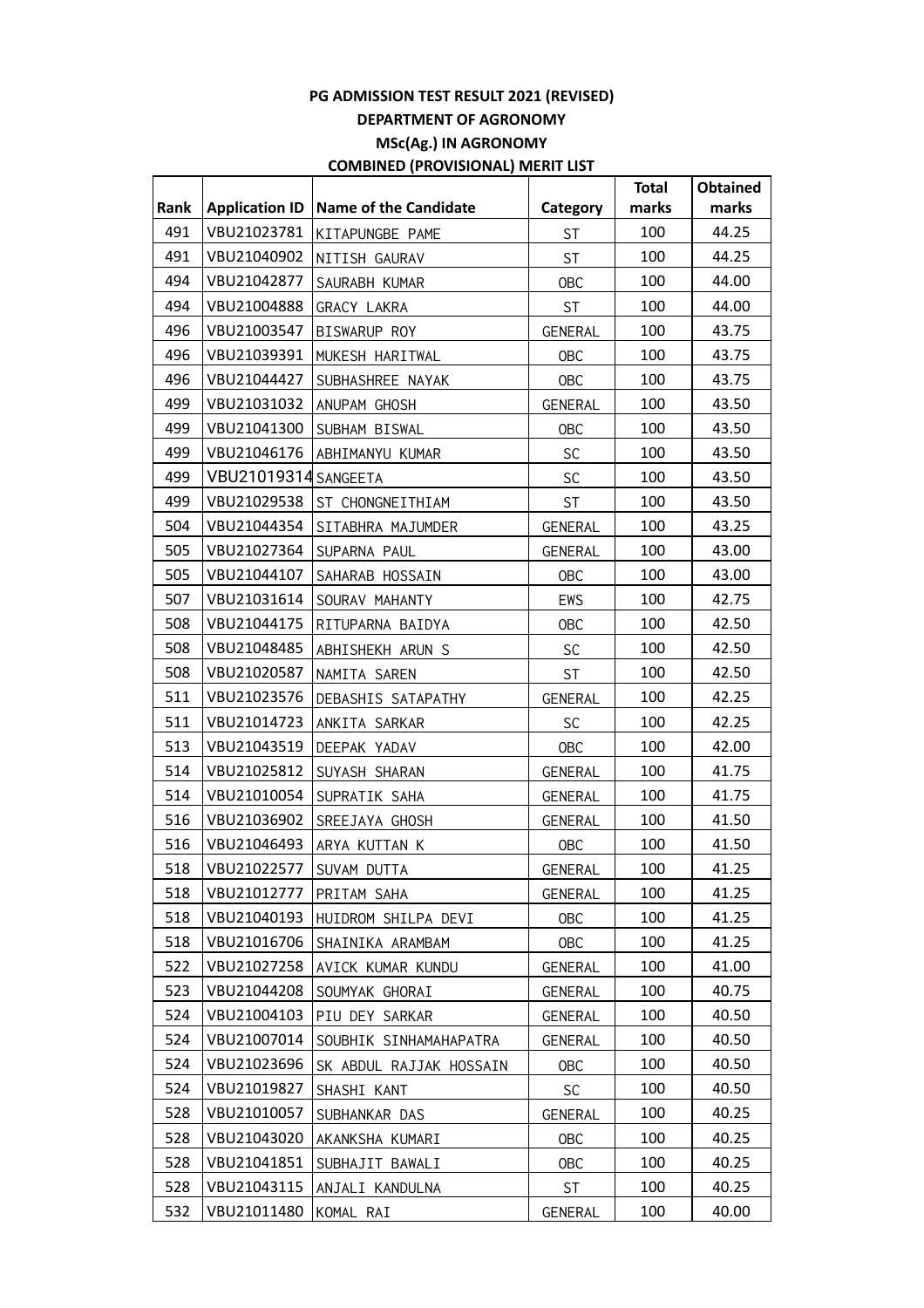|      |                       |                                      |                | <b>Total</b> | <b>Obtained</b> |
|------|-----------------------|--------------------------------------|----------------|--------------|-----------------|
| Rank | <b>Application ID</b> | <b>Name of the Candidate</b>         | Category       | marks        | marks           |
| 533  | VBU21034106           | RUPAM SARKAR                         | OBC            | 100          | 39.75           |
| 534  | VBU21047917           | SOUVIK SAMUI                         | GENERAL        | 100          | 39.50           |
| 534  | VBU21044089           | PARITOSH SEN                         | OBC            | 100          | 39.50           |
| 534  | VBU21018029           | KARAN KUMAR                          | <b>SC</b>      | 100          | 39.50           |
| 537  | VBU21029923           | TULIKA ROY                           | <b>SC</b>      | 100          | 39.00           |
| 538  | VBU21036185           | <b>DHARMVEER</b>                     | OBC            | 100          | 38.50           |
| 539  | VBU21023603           | SAMBIT DAS                           | <b>GENERAL</b> | 100          | 38.25           |
| 539  | VBU21006893           | UMAIMA NADIA                         | OBC            | 100          | 38.25           |
| 541  | VBU21025775           | KURUBA JANARDHAN                     | GENERAL        | 100          | 38.00           |
| 541  | vbu21002480           | NARALA RAKESH REDDY                  | GENERAL        | 100          | 38.00           |
| 541  | VBU21032312           | ABUL HASNAT AZAD AZAD                | OBC            | 100          | 38.00           |
| 541  | VBU21022048           | RAJARSHI GAYEN                       | <b>OBC</b>     | 100          | 38.00           |
| 541  | VBU21017205           | RAJOSHREE BASAK                      | OBC            | 100          | 38.00           |
| 546  | VBU21013545           | SANTU GIRI                           | GENERAL        | 100          | 37.50           |
| 546  | VBU21031766           | SANDEEP PRAMANIK                     | GENERAL        | 100          | 37.50           |
| 546  | VBU21034089           | MK MARGARET                          | <b>ST</b>      | 100          | 37.50           |
| 549  | VBU21040385           | MD TASLIMUDDIN                       | OBC            | 100          | 37.25           |
| 550  | VBU21047140           | ABU ISME AJAM                        | GENERAL        | 100          | 37.00           |
| 550  | VBU21003815           | ASHU KUMARI                          | GENERAL        | 100          | 37.00           |
| 550  | VBU21032786           | SANJOY MONDAL                        | <b>GENERAL</b> | 100          | 37.00           |
| 550  | VBU21002888           | SK MOHAMMAD SHARIF                   | GENERAL        | 100          | 37.00           |
| 554  | VBU21049135           | ANKIT RAJ                            | SC             | 100          | 36.75           |
| 554  | VBU21036810           | SUSHANTA KUMAR BARMAN                | <b>SC</b>      | 100          | 36.75           |
| 556  | VBU21044516           | AGNIV MANDAL                         | SC             | 100          | 36.50           |
| 557  | VBU21025597           | DEBANJAN DEY                         | <b>GENERAL</b> | 100          | 36.25           |
| 557  | VBU21044883           | MD SARWAR ALAM                       | <b>OBC</b>     | 100          | 36.25           |
| 557  |                       | VBU21049044   NINGTHOUJAM KIRAN DEVI | SC             | 100          | 36.25           |
| 560  | VBU21002415           | ABHISHEK KUMAR                       | GENERAL        | 100          | 36.00           |
| 560  | VBU21000072           | RAHUL SINHABABU                      | GENERAL        | 100          | 36.00           |
| 560  | VBU21037559           | SRISHTI SAHU                         | OBC            | 100          | 36.00           |
| 563  | VBU21036555           | ANKITA CHOUDHURY                     | <b>GENERAL</b> | 100          | 35.75           |
| 563  | VBU21009039           | BIPRADIP GHOSH                       | <b>OBC</b>     | 100          | 35.75           |
| 565  | VBU21027543           | ASHISH KUMAR VERMA                   | <b>OBC</b>     | 100          | 35.25           |
| 566  | VBU21043868           | BALASTI GOURIPRIYA                   | <b>OBC</b>     | 100          | 35.00           |
| 566  | VBU21040859           | HARISHANKAR SINHA                    | <b>OBC</b>     | 100          | 35.00           |
| 568  | VBU21004745           | ARPAN ROY                            | <b>GENERAL</b> | 100          | 34.75           |
| 569  | VBU21016893           | RANDHIR KUMAR PASWAN                 | <b>SC</b>      | 100          | 34.25           |
| 570  | VBU21000921           | SRIJANI BANERJEE                     | GENERAL        | 100          | 34.00           |
| 571  | VBU21016116           | BARUN SAHOO                          | GENERAL        | 100          | 33.75           |
| 571  | VBU21023357           | KEISHAM VASKAR SINGH                 | GENERAL        | 100          | 33.75           |
| 573  | VBU21044600           | DEBADYUTI RAHA                       | GENERAL        | 100          | 33.50           |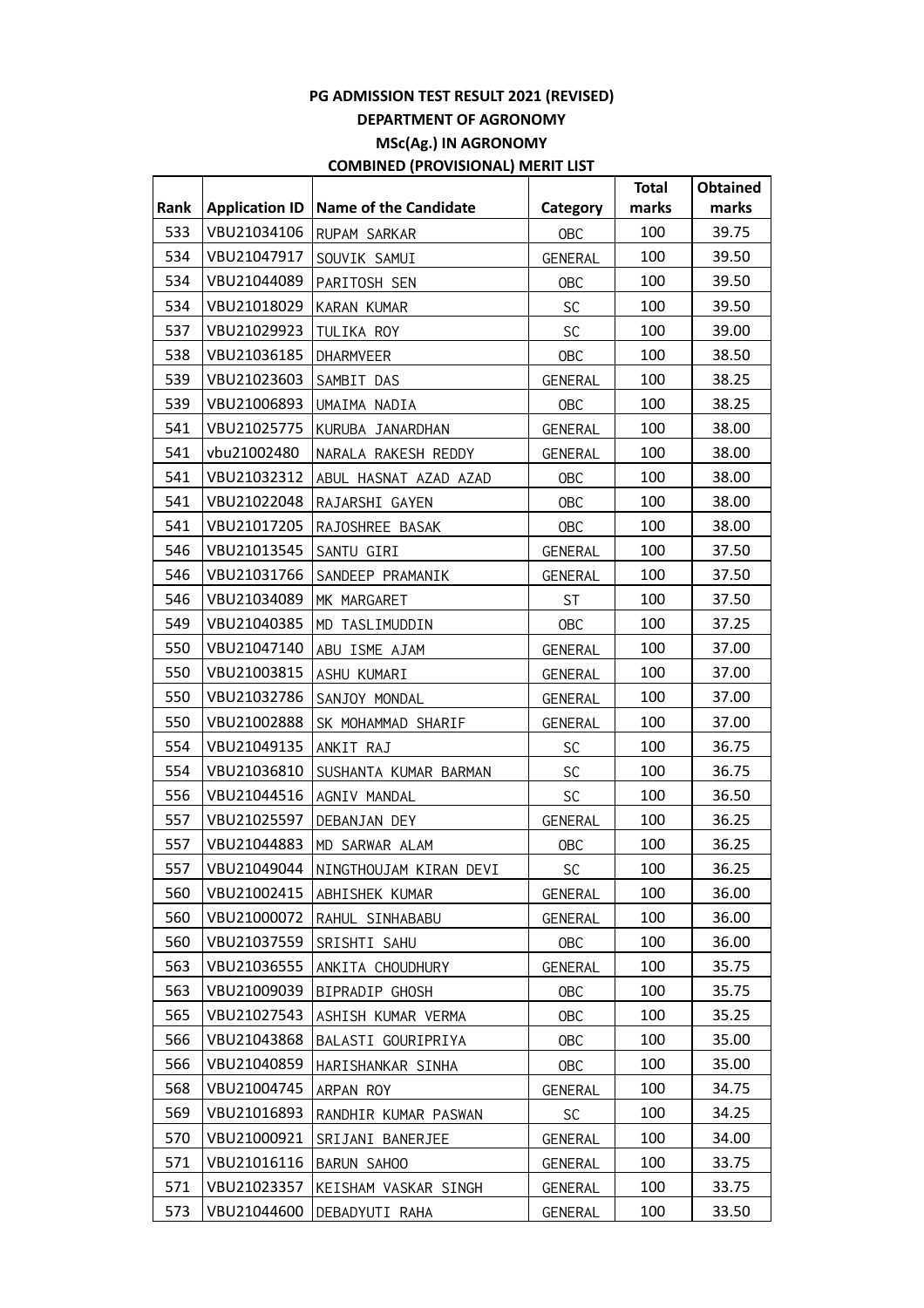|      |                       |                              |                | <b>Total</b> | <b>Obtained</b> |
|------|-----------------------|------------------------------|----------------|--------------|-----------------|
| Rank | <b>Application ID</b> | <b>Name of the Candidate</b> | Category       | marks        | marks           |
| 573  | VBU21046517           | SABBIR RAHAMAN MALLICK       | <b>OBC</b>     | 100          | 33.50           |
| 575  | VBU21012956           | DIPANKAR GHOSH               | <b>OBC</b>     | 100          | 33.25           |
| 575  | VBU21046779           | RAJANI BALA                  | <b>SC</b>      | 100          | 33.25           |
| 577  | VBU21005617           | MONIRUL ISLAM                | <b>GENERAL</b> | 100          | 33.00           |
| 578  | VBU21009190           | AYANTIKA BHAKTA              | GENERAL        | 100          | 32.75           |
| 578  | VBU21033765           | ZOYA ALI                     | <b>GENERAL</b> | 100          | 32.75           |
| 578  | VBU21014048           | MD TAJIR                     | <b>OBC</b>     | 100          | 32.75           |
| 581  | VBU21047309           | SANDEEP SAHU                 | <b>OBC</b>     | 100          | 32.50           |
| 582  | VBU21028668           | <b>BIKRAM GHOSH</b>          | GENERAL        | 100          | 31.75           |
| 583  | VBU21007465           | NILOTPAL DAS                 | SC             | 100          | 31.50           |
| 584  | VBU21044519           | ANIMESH MAHATO               | <b>OBC</b>     | 100          | 31.25           |
| 585  | VBU21038597           | DUSHYANT SETHIYA             | <b>OBC</b>     | 100          | 30.50           |
| 586  | VBU21042579           | ARNAB SAHA                   | GENERAL        | 100          | 30.25           |
| 586  | VBU21016442           | SK JAHED ALI                 | <b>OBC</b>     | 100          | 30.25           |
| 588  | VBU21036165           | PABITRA BERA                 | <b>GENERAL</b> | 100          | 30.00           |
| 589  | VBU21016882           | VIKASH CHOUDHARY             | <b>OBC</b>     | 100          | 29.75           |
| 590  | VBU21031164           | SUJIT SIDDHA                 | <b>SC</b>      | 100          | 28.25           |
| 591  | VBU21048314           | LAKAVATH NAVEEN              | <b>ST</b>      | 100          | 27.50           |
| 592  | VBU21042685           | TUMULA PRANAY                | <b>OBC</b>     | 100          | 27.25           |
| 592  |                       | VBU21008000 SAMIDDHA SARKAR  | <b>OBC</b>     | 100          | 27.25           |
| 592  | VBU21002743           | AMIT SINGHA                  | SC             | 100          | 27.25           |
| 595  | VBU21037293           | SHASHIKANT KUMAR             | SC             | 100          | 26.25           |
| 596  | VBU21045670           | BISWAJIT HANSDA              | <b>ST</b>      | 100          | 26.00           |
| 597  |                       | VBU21000504 ARINDAM MANDAL   | SC             | 100          | 25.50           |
| 598  | VBU21032349           | MANASREE RAY                 | SC             | 100          | 24.50           |
| 599  | VBU21035874           | SOURADIP BISWAS              | SC             | 100          | 23.50           |
| 600  | VBU21002377           | AS <u>IT OJHA</u>            | SC             | 100          | 23.25           |
| 600  | VBU21046601           | SANDRA MANOJ KUMAR           | ST             | 100          | 23.25           |
| 602  | VBU21032546           | DONALD DAS                   | <b>SC</b>      | 100          | 22.75           |
| 603  | VBU21041053           | SHAILENDRA KUMAR RATRE       | <b>SC</b>      | 100          | 21.50           |
| 604  | VBU21040915           | NAVADHEER BHUKYA             | ST             | 100          | 19.25           |
| 605  | VBU21010759           | TRIDEB DAS                   | <b>SC</b>      | 100          | 16.50           |
| 606  | VBU21012253           | VIVEKANAND NAG               | <b>ST</b>      | 100          | 14.50           |
| 607  | VBU21032099           | MONICA MANDI                 | <b>ST</b>      | 100          | 13.00           |
| 608  | VBU21022966           | ARIJIT CHOWDHURY             | <b>SC</b>      | 100          | 12.75           |
| 609  | VBU21037782           | SUNIL SAREN                  | ST             | 100          | 11.25           |
| 610  | VBU21045951           | MAIN PAL                     | <b>SC</b>      | 100          | 9.75            |
| 611  | VBU21034507           | SANJAY KUMAR                 | <b>SC</b>      | 100          | 8.75            |
| 612  | VBU21044595           | SANDIP SAHA                  | <b>SC</b>      | 100          | 4.25            |
| 613  | VBU21045921           | ABHIJIT SARKAR               | SC             | 100          | 4.00            |